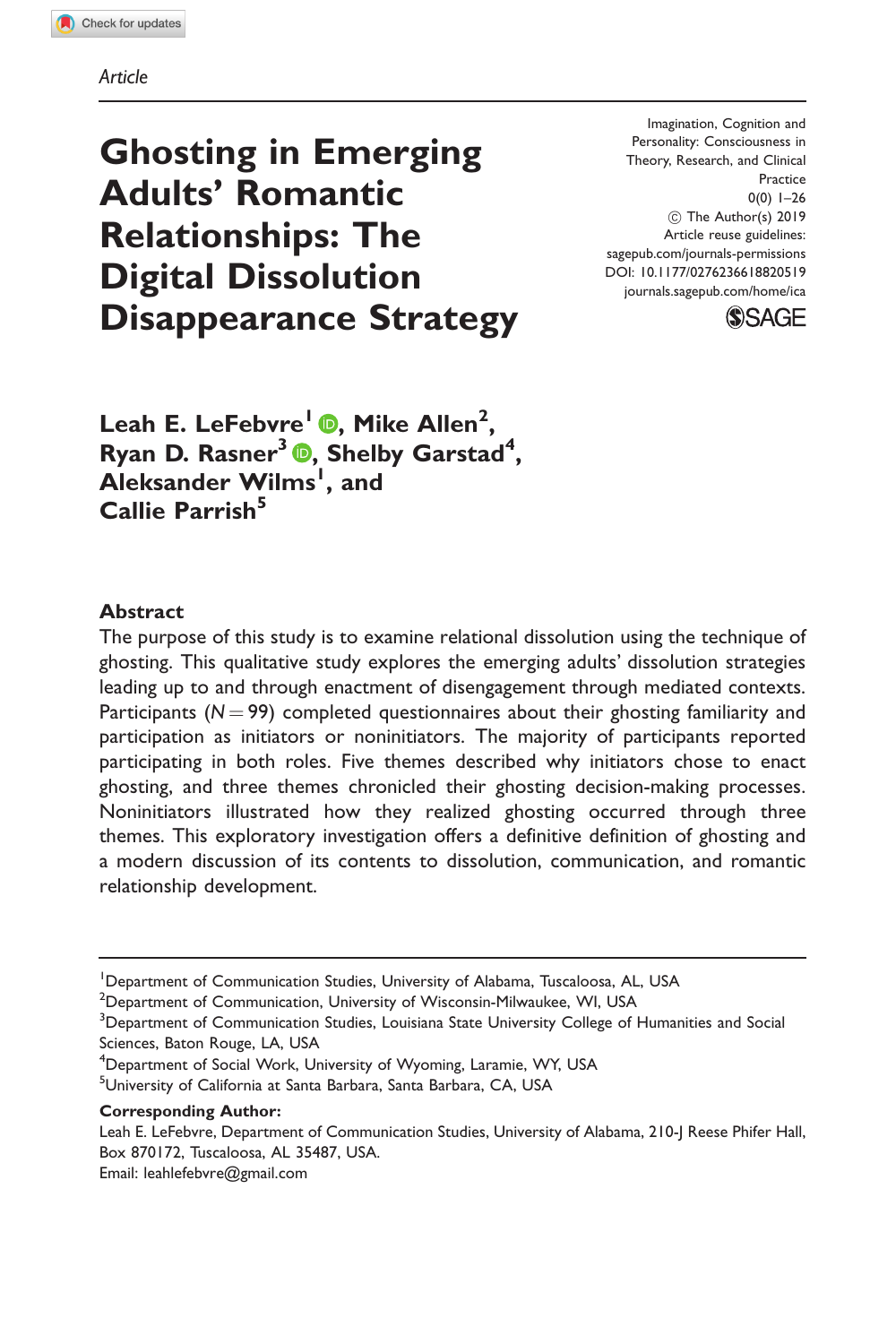#### Keywords

ghosting, relationship dissolution, mediated communication, interpersonal communication, imagined interactions

The ghosting phenomenon gained attention in popular press; however, empirical examinations lag behind current relational dissolution linguistic etymology. Most individuals forming romantic relationships experience relational dissolution (Sprecher, Zimmerman, & Fehr, 2014), and the initiator must decide the dissolution process. Originally posted in the 2006 Urban Dictionary, the term ghosting gained attention and popularity in verbiage and practice and continued to gain traction throughout 2014 and 2015 (Hansen-Bundy, 2016). Urban Dictionary (2006) described ghosting as "the act of disappearing on your friends without notice or cancelling plans with little or no choice." Currently, minimal academic literature on this phenomenon exists (e.g., Freedman, Powell, Le,  $\&$ Williams, 2018; LeFebvre, 2017a). Beyond the folklore of Urban Dictionary, a definition is sought that requires a more developed conceptualization and understanding.

Popular press articles mention said practice, as it has emerged on the relationship forefront in association with technology and dissolution behaviors. Ghosting may reflect an old relationship dissolution strategy—avoidance; however, the mediated context offers nuances in its enactments. Popular press articles (e.g., GQ, Huffington Post, Vogue, etc.) cited in this study consider ghosting a contemporary dissolution strategy. Many people utilize mediated communication to initiate relationships (LeFebvre, 2017b) and thus also use technology to implement relational dissolution. This study assists to demystify and consequently define a practice that has yet to be fully understood. This study describes *what* ghosting is and situates *how* ghosting fits into the larger information and communication technologies (ICTs) and mediated interpersonal communication discussion. This extension further delineates how previous dissolution scholarship informs contemporary practices while simultaneously demonstrating how indirect ghosting strategies function differently in a mediated context.

# Relationship Dissolution

In a *YouGov* survey, Americans admitted experience with ghosting both as initiator (or ghoster) and noninitiator (or ghostee; Moore,  $2014$ ).<sup>1</sup> Initiators are able to vanish in an accessible and highly connected society, thus impacting noninitiators. Relationship dissolution, the transition from coupling to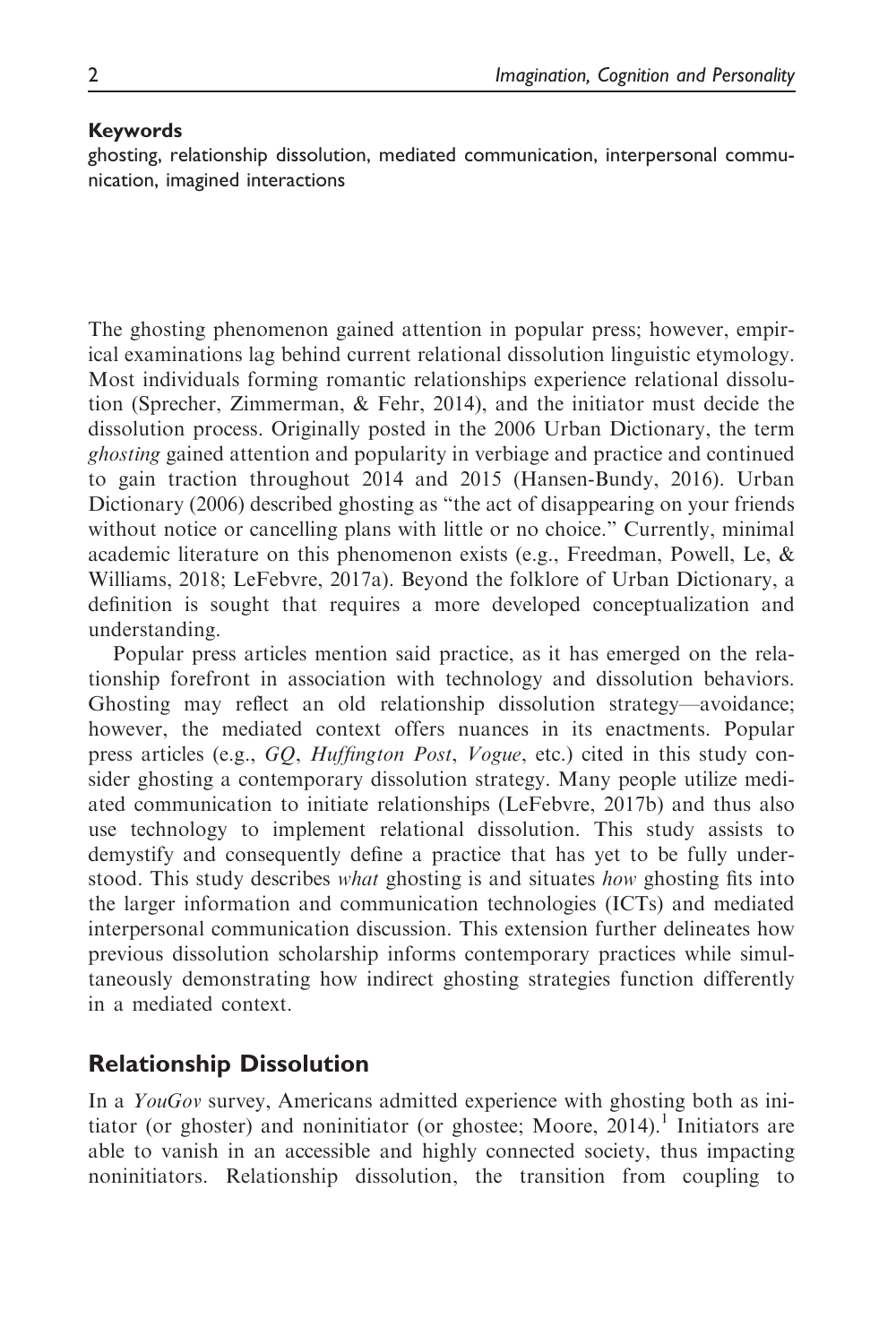singlehood, occurs bilaterally (i.e., mutually initiated) or unilaterally (i.e., selfinitiated or partner initiated). Bilateral breakups indicate both partners share responsibility for relationship dissolution (without a clear initiator or noninitiator), whereas, in unilateral breakups, one partner initiates dissolution. When researchers combined breakup accounts from both partners, bilateral breakups remain rare. Therefore, unilateral dissolutions more frequently exist, and the postdissolution process reflects distinct breakup roles (Doering, 2010). This study focused on initiation by one partner and reaction from one partner to another.

Distress over a breakup depends on the dissolution strategy, time since breakup, initiator role, relationship feelings, and feelings of betrayal (see Field, Diego, Pelaz, Deeds, & Delgado, 2009). Baxter (1985) determined that dissolution strategies vary along two basic dimensions (see Figure 1). The x-axis represents self- or other-orientation; this dimension indicates the degree to which an initiator protects the partner. The other-oriented approach attempts to decrease hurt by avoiding embarrassment or manipulation of the partner, whereas the selforiented approach displays concern for self at the partner's expense. The  $y$ -axis represents indirectness and directness; this dimension refers to the extent the partner communicates the desire to exit the relationship. Direct strategies are explicit, straightforward, and candid, whereas indirect strategies are implicit,

| Self-<br><b>Oriented</b> | Openly acknowledge<br>a desire to end the<br>relationship with<br>little effort to protect<br>partner. | Openly acknowledge<br>a desire to end the<br>relationship while<br>protecting partner's<br>self-esteem. | Other-<br><b>Oriented</b> |
|--------------------------|--------------------------------------------------------------------------------------------------------|---------------------------------------------------------------------------------------------------------|---------------------------|
|                          | End the relationship<br>without an explicit<br>declaration and with<br>a focus on one's own<br>needs.  | End the relationship<br>without an explicit<br>declaration and<br>without harming the<br>partner.       |                           |

# **Direct** ı

# **Indirect**

Figure 1. Baxter's model of disengagement strategies. See Baxter (1985).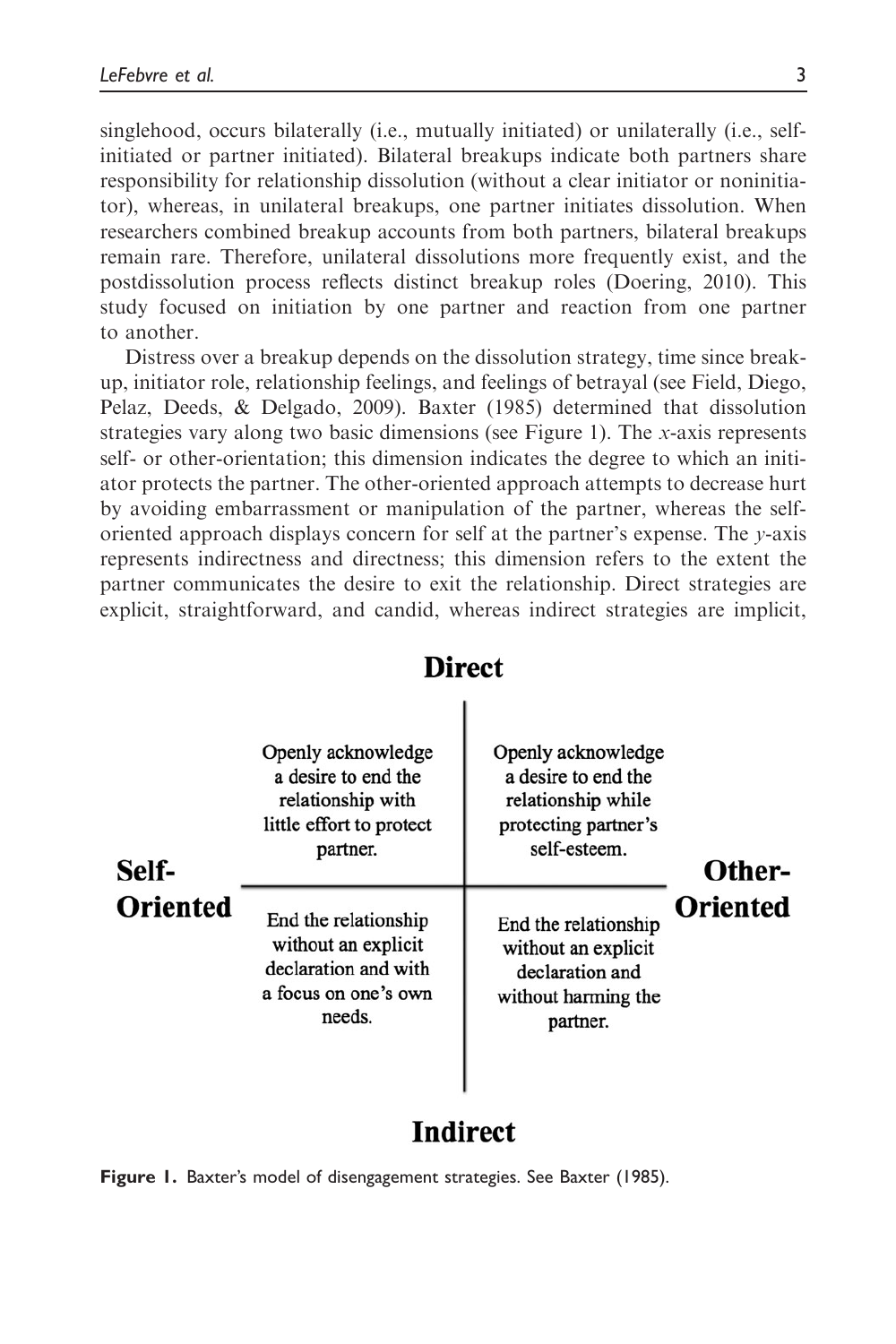ambiguous, and unclear. The two dimensions combine to form four disengagement strategy categories (for review, see Baxter, 1985; Zimmerman, 2009). This study investigates indirect disengagement strategies of the initiator and oscillates between self- and other-orientations applied through technological affordances surrounding ghosting.

Previously, Baxter (1979) found that withdraw/avoidance tactic is a preferred strategy for casual or intimate relationship. However, Cody (1982) called into question the types of strategies individuals employ in order to disengage or dissolve their intimate relationships. As such, Cody utilized two studies to derive a five-factor typology of disengagement strategies: positive tone, justification, de-escalation, behavioral de-escalation, and negative identity management. Positive tone refers to initiators who express grief over the disengagement, or report caring, liking, or loving toward noninitiators. Justification suggests initiators provide rationale or reasons for desiring termination. De-escalation demonstrates initiators request seeing each other less. Behavioral de-escalation describes initiators withdrawal/avoidance from the target while offering no verbal statement. Negative identity management pinpoints a strong dislike for noninitiators or demonstrates a lack of concern for their feelings. Cody found that greater intimacy led to increased obligation; in turn, greater intimacy was related to more positive tone, de-escalation, and justification. Conversely, behavioral de-escalation and negative identity management indicate no explicit desire to see the partner again or even communicate. As such, these two strategies imply little regard for the noninitiator and that the termination is imminent (Cody, 1982). In sum, initiators who disengage from their relationships, especially those with lower intimacy, may feel less obligation to justify their intentions. These implications offer understanding into ghosting practices.

One indirect self-oriented strategy is withdrawal (Regan, 2017) that involves reducing communication frequency or intimacy without informing the partner about disengagement reasons (Baxter, 1984). Indirect strategies involve other-orientation—*fading away* does not require explicit termination, instead the initiator slowly and implicitly withdraws (Regan, 2017). Sprecher, Zimmerman, and Abraham (2010) found that direct and other-oriented strategies were kindest, whereas indirect and self-oriented were the least compassionate. Moreover, Cody (1982) highlighted behavioral de-escalation and negative identity management exemplify initiator-focused strategies that disregard noninitiators. Therefore, when applying indirect self-oriented methods from face-to-face (FtF), relationships ended without acknowledging partner concern or their feelings.

# Emerging Adults

The advent of emerging mediated technologies increased access and opportunities for relationship initiation (LeFebvre, 2017b) and subsequently dating dissolution opportunities. As relationships become more multimodal, people draw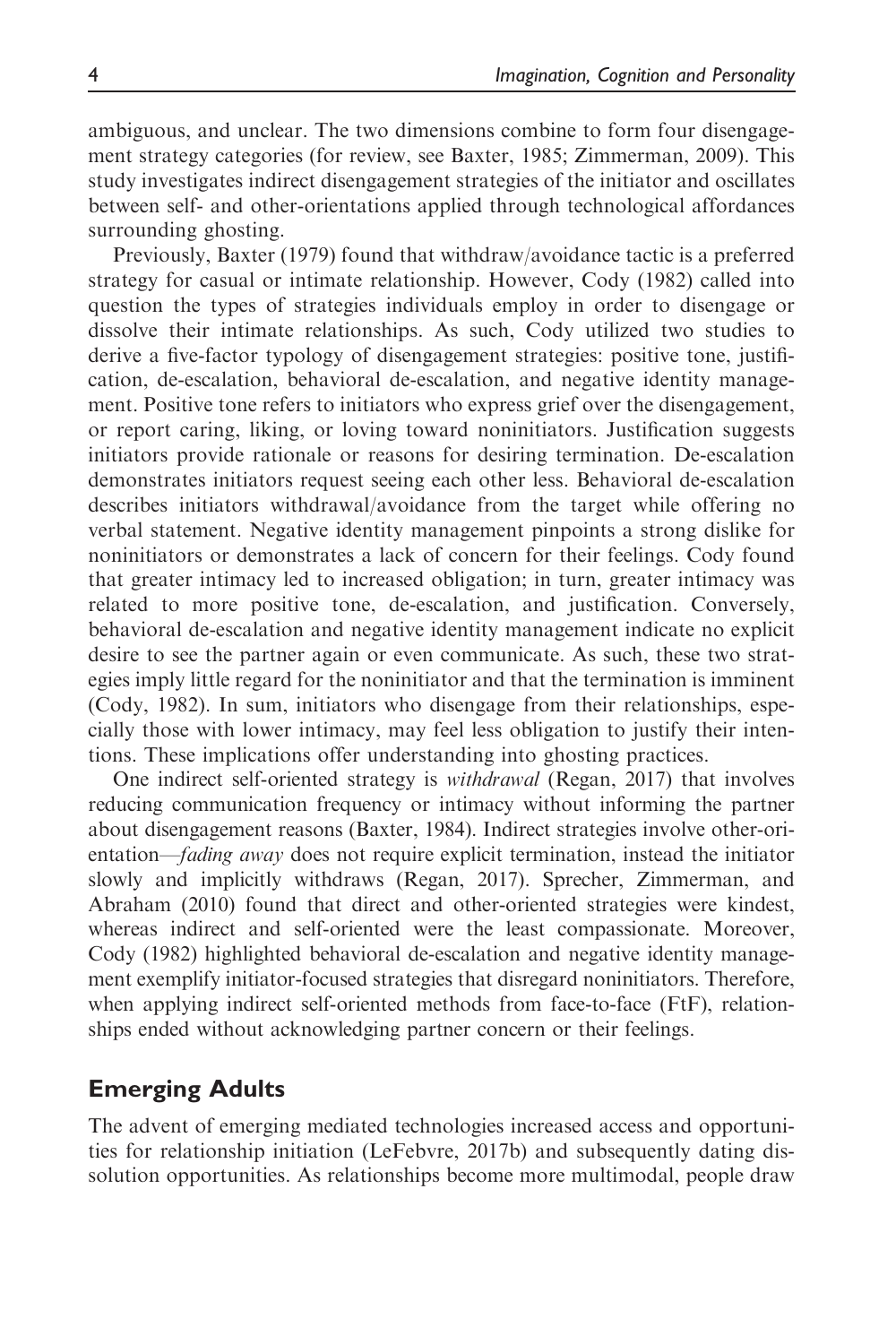on various interactive media at different access points in their relationships. Emerging adults (EAs) frequently integrate contemporary technologies to define, clarify, and communicate relationships (Stanley, Rhoades, & Fincham, 2011).

Emerging adulthood, a transitional life course period from 18 to 29 years, is the life stage between adolescence and adulthood (Arnett, 2000, 2015). Currently, EAs have a high-level technology use, for instance, 97% own a computer and 94% a mobile smartphone (Pew Research Center, 2018). EAs have been technologically connected most of their lives, particularly throughout adolescence and early adulthood. For instance, popular social networking sites (SNS) began in the early 2000s with MySpace and Facebook (Digital Trends, 2016), and EAs grew up relying on technology and applications (e.g., Snapchat, Instagram, Facebook, etc.).

Emerging adulthood includes a period of romantic and sexual exploration, where individuals encounter increased opportunities to consider their relationships and identity (Morgan, 2012). EAs have less structured and scripted relationship development (Stanley et al., 2011). Prior traditional FtF romantic relationship searches for a partner relied on places shared in common that permitted persons to meet through closed-field partnering (e.g., church, school, and employment; see Bredow, Cate, & Huston, 2008). The development of social networking technology (i.e., Internet, phone applications, SNS, etc.) pushed relationship initiation beyond FtF contact (Collins & Gillath, 2012; LeFebvre, 2017b). While previous emerging adulthood scholarship discussed first romantic events and turning points leading toward escalation, minimal empirical research has investigated how EAs communicate and manage dissolution and how their relationships dissolve (Morgan, 2012). EAs' romantic relationships are fragile, unstable, and often terminate (Fincham & Cui, 2011; van Dulmen, Claxton, Collins, & Simpson, 2014). Approximately 70% of college students, typically EAs, have experienced a romantic relationship breakup with many experiencing multiple turnovers and instability (Knox, Zusman, & Nieves, 1998; Reifman, 2011). Breakups are emotionally painful, frequently cited among life's most distressing psychological events (Kendler, Hettema, Butera, Gardner, & Prescott, 2003; Lukacs & Quan-Haase, 2015). Emerging adulthood represents a transition time open to learning how to breakup with ICTs (Meier & Allen, 2007).

# Relationship Dissolution for EAs

Weisskirch and Delevi (2013) found that dissolution, as with initiation and maintenance, is shifting to incorporate more technology, particularly for EAs. Prior findings indicate that the least caring and compassionate, indirect, selforiented, and distancing strategies often involve actions that utilize ICTs: texting, instant messaging, voice mail, e-mail, or SNS (Sprecher et al., 2010).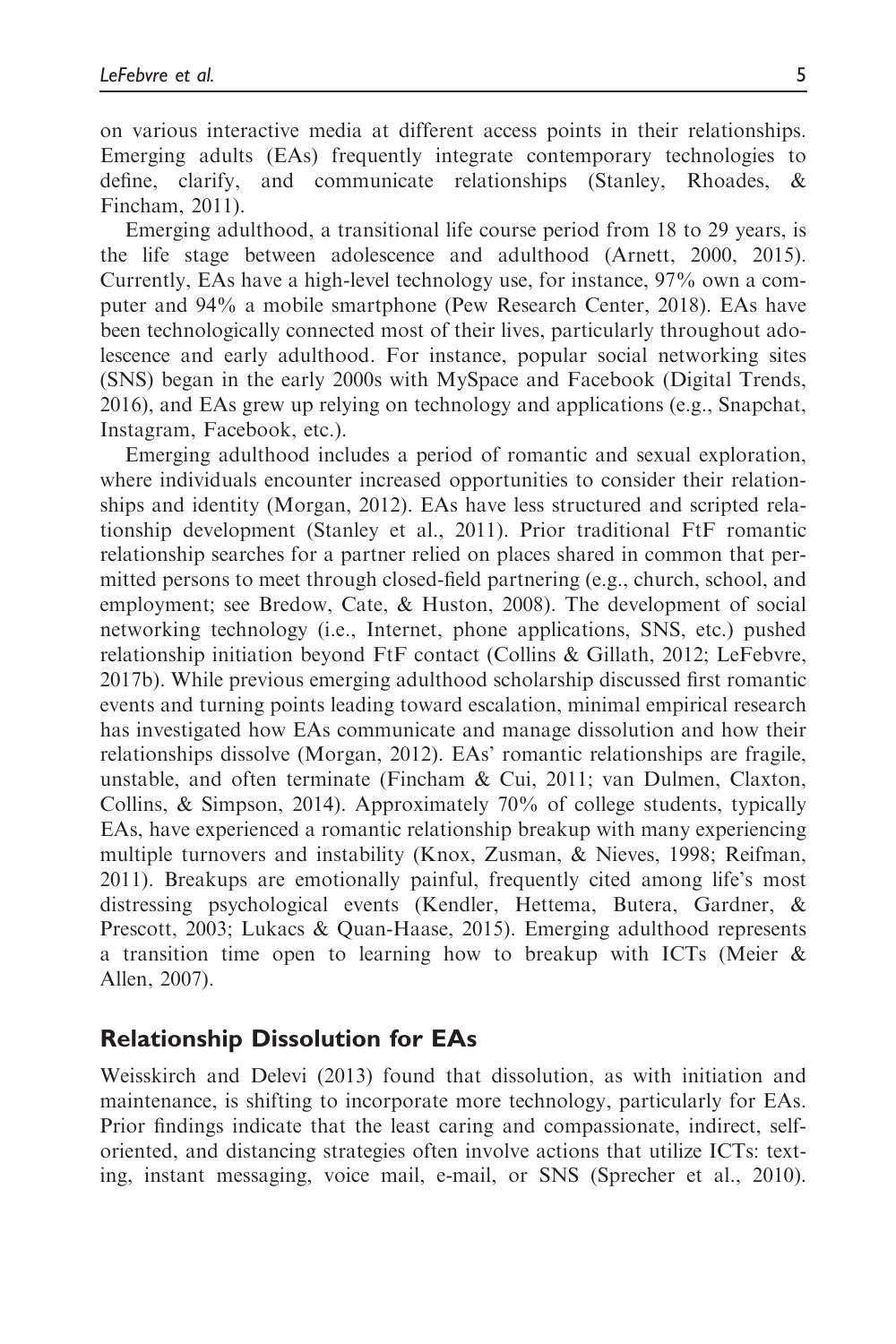Texting is utilized most frequently (Weisskirch & Delevi, 2013). Breaking up via technology may emulate avoidance via distant communication, where individuals separate themselves physically and psychologically from their partners (Sprecher et al., 2010). ICTs afford individuals easier ghosting ability (Gershon, 2010). This study explores what ghosting is.

Research Question 1 (RQ1): How is ghosting conceptualized by EAs?

Many popular press articles discussed ghosting as a relational withdrawal practice, where the initiator ends the relationship with an indirect strategy, and the noninitiator becomes hurt, lacks closure, and might confront the initiator (Borgueta, 2015). The authors define the ghoster as an individual initiating the disappearance or ceasing communication, whereas the noninitiator is someone who has been ghosted or *ghostee*. Individuals can enact relationship dissolution roles as initiator and noninitiator, thereby identifying with both roles. Ghosting may create ambiguity and uncertainty in noninitiators wherein they are unable to achieve closure after the indirect breakup. Particularly, if behavioral deescalation or negative identity management strategies (see Cody, 1982) are employed by the initiators. Initiators do not communicate nor explain. Noninitiators therefore must decide how to proceed when sensemaking the disengagement in an attempt to reduce uncertainty. Uncertainty in this context by noninitiators constitutes a lack of confidence about how to proceed (Berger & Bradac, 1982; Berger & Calabrese, 1975). Therefore, this study examines these roles, initiator and noninitiator, separately to determine how ghosting is enacted and observed.

This study focused on two stages: *avoiding* (removing physical connection and closing off communication channels) and terminating (ceasing romantic communication and dissolving the relationship; see Knapp & Vangelisti, 2010 for all five processes). The initiator, paired with technology, actively refrained from contact, and usually the noninitiator experienced uncertainty about what went wrong. Cupach and Metts (1994) critiqued the relational dissolution stages, arguing that the model failed to highlight the noninitiator in a unilateral, one-person initiated breakup. Dissolution research should further examine the unilateral process for both initiator and noninitiator and their separate processes. This study begins to address the gap in dissolution research surrounding the ghosting experience, especially as many noninitiating partners disapprove of technological dissolution, whereas initiators may prefer it. The following questions explore the intersection of technology surrounding the interpersonal dissolution process of ghosting for both initiator and noninitiator.

Research Question 2 (RQ2): How (A) and why (B) do EA initiators enact ghosting?

Research Question 3 (RQ3): How do EA noninitiators observe ghosting?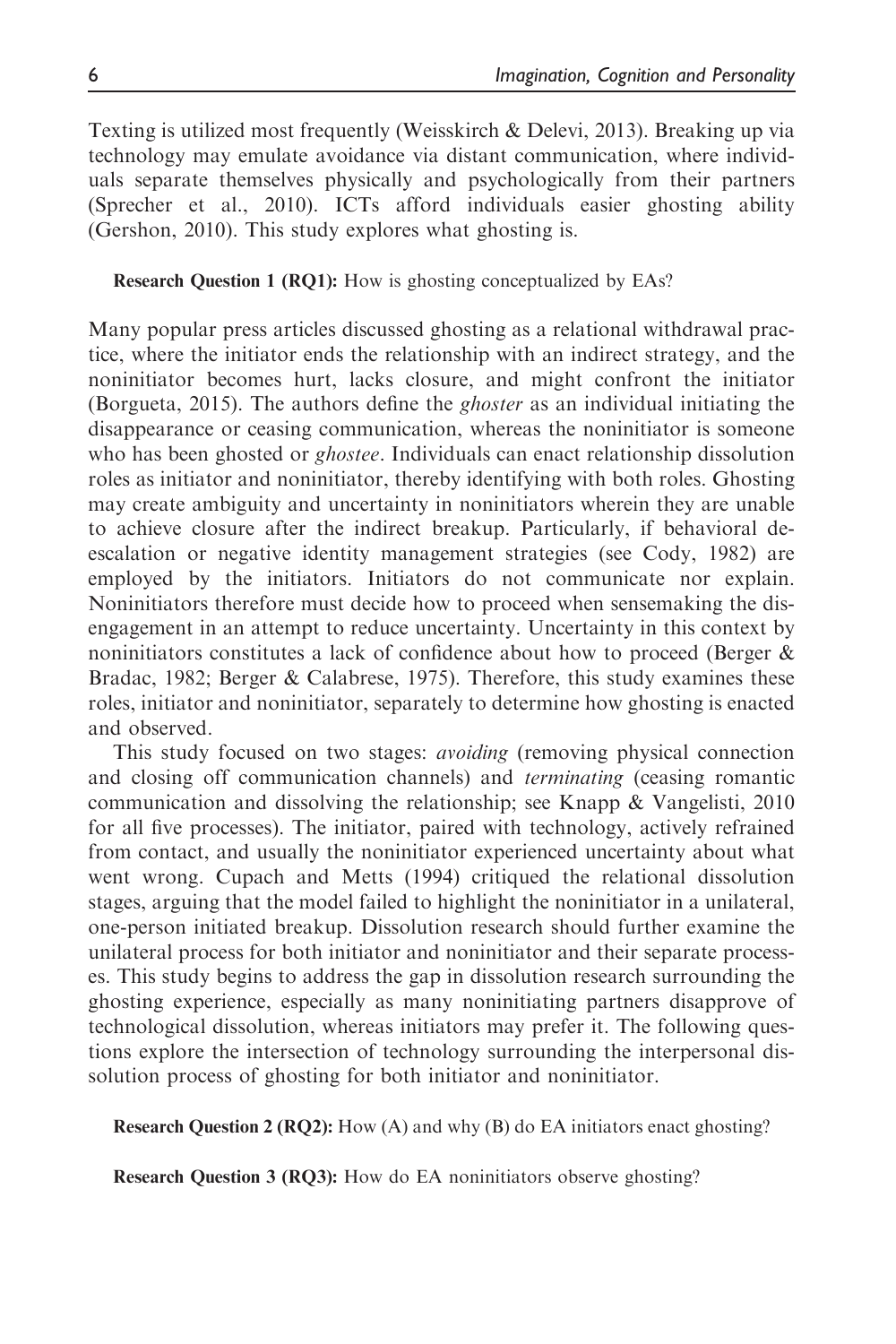# Method

This inductive exploratory investigation offers the ability to understand how individuals have experienced ghosting. The methodology provides grounds for constructing meaning through an interpretative process. The open-ended questions illuminate respondents' personalized accounts of ghosting, the communicative process for each role, and the emergent implications therein.

#### Sample

Participants ( $N = 99$ ) were EAs ranging from 18 to 30 ( $M = 22.16$ , standard deviation  $[SD] = 0.49$ ,  $Mdn = 21$ .<sup>2</sup> Ethnicities included 86.9% Caucasian, 5.1% multiracial, 4% Hispanic, 2% African American, and 2% Asian American. Education levels varied: 33.3% high school diploma/GED equivalent, 18.2% associates, 35.4% baccalaureates, 6.1% masters, 1% doctoral, and 5.1% other (e.g., some college, technical degrees, or unidentified). They resided in 48.5% rural, 38.4% suburban, and 13.1% urban.

Participants identified as 61.6% females and 38.4% males. Participants selfidentified sexual orientations as 92.9% mixed sex, 3% same sex, 3% bisexual, and  $1\%$  unidentified.<sup>3</sup> On average, participants experienced two relationships  $(M = 2.19, SD = 1.33)$  in their dating history, which ranged from zero to five relationships. Relational status consisted of 33.3% not in a relationship, 31.3% committed relationship (one person), 9.1% married, 10.1% casually dating (multiple people), 7.1% never been in a romantic relationship, 5.1% casually dating (one person), 3% separated, and 1% engaged. Participants checked-allthat-apply for relationship initiation modes through their relationship history: 96% face-to-face, 46.5% mobile dating applications, 18.2% online sites, 13.1% blind dating, 2% speed dating, and 3% unidentified.

# Procedures

EA undergraduate and graduate students<sup>4</sup> ( $N = 18$ ) enrolled in an advanced interpersonal communication course assisted in data collection to fulfill a course requirement at a mid-sized mountain university. Following the University's Institutional Review Board approval, students received training on collection procedures. Each student recruited approximately five individuals utilizing both convenience and snowball sampling strategies. Anyone familiar with the ghosting phenomenon was eligible;<sup>5</sup> many participants recruited from their immediate personal and social networks of EAs with any sexual orientation. See the next note<sup>6</sup> for further clarification about the eligibility—inclusion and exclusion processes.

Participants voluntarily arranged a time to meet with researchers FtF or via technological media (e.g., Skype, Facetime, etc.) to allow for recordability of their responses. Participants unfamiliar with ghosting or outside the age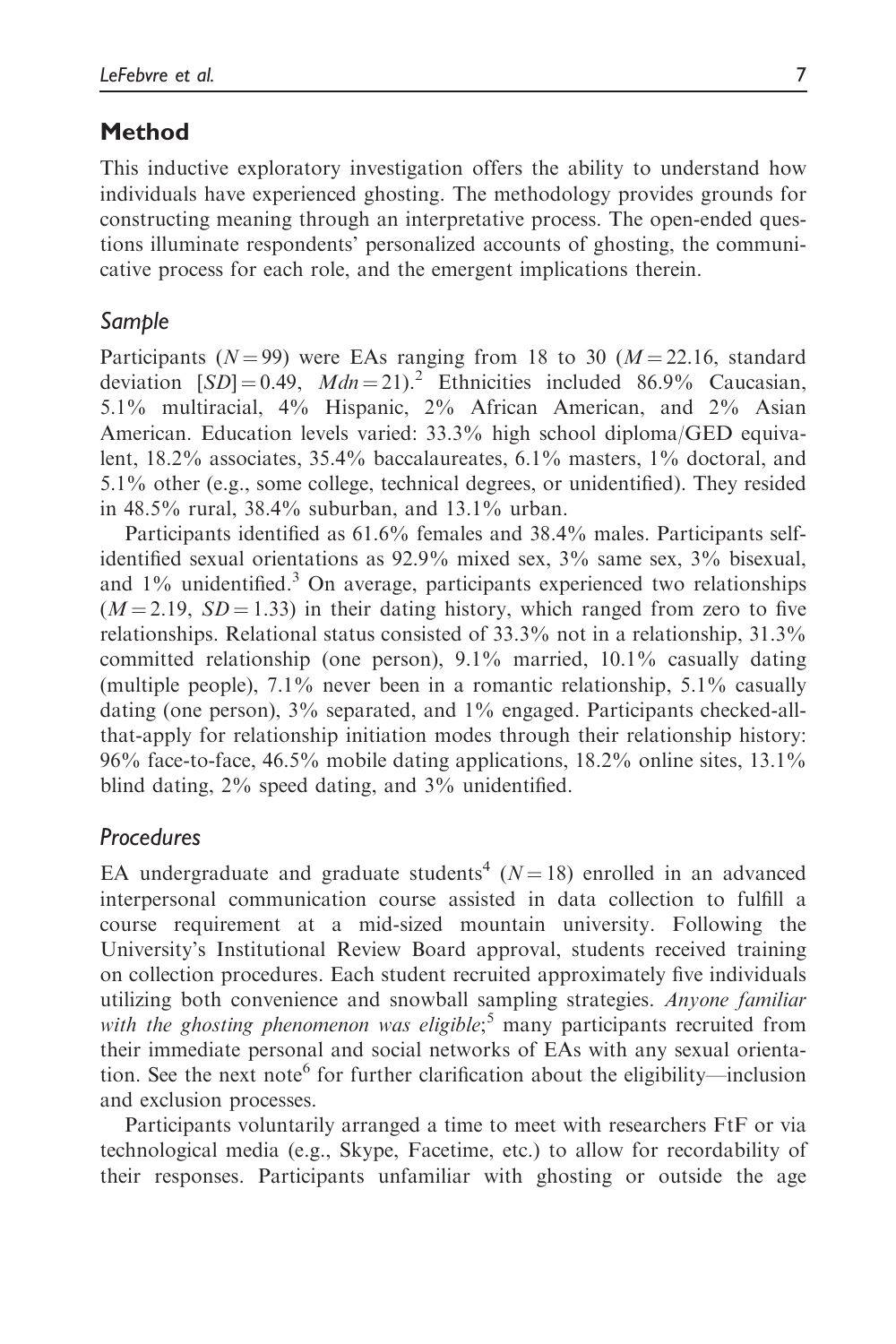requirements were excluded. Thus, only those participants familiar with the ghosting phenomenon were eligible. After completing a consent form and demographic survey, participants were prompted to answer open- and closed-ended questions about whether they had experienced ghosting as initiator, noninitiator, or both. Those participants who had *not* participated as initiator or noninitiator were eliminated from the remainder of the survey.

Participants answered open-ended questions that included: "Why did you choose to ghost another?" "Why did you choose to ghost rather than directly indicate your intentions?" and "When did you decide (or at what point) to ghost?" Then, participants answered questions about ghosting from their perspective as a noninitiator. Open-ended questions read, "Why do you think you were ghosted (in the past)?" "What do you feel are the reasons or motivations as to why you were ghosted?" and "In what specific conditions (e.g., time of day, location, etc.) or mediums (e.g., text, Facebook, FtF, etc.) did the ghosting occur?" Participants were asked one final question, "After completing the survey, is there anything we should consider about the ghosting experience that we have not asked you?" Participants could clarify any information.

# Analysis

This study employed thematic analysis and descriptive statistics to analyze the findings. We qualitatively reviewed participants' responses for thematic qualities utilizing analytic induction (Bulmer, 1979). Results identified how participants conceptualized ghosting (RQ1), why and how initiators enacted ghosting (RQ2), and how noninitiators observed ghosting (RQ3). All participants were included in the conceptualization of ghosting to answer RQ1 but not for RQ2 to RQ3. Only those participants that were familiar with the initiator (RQ2) and noninitiator roles (RQ3) were included for each question. Initially, the undergraduate and graduate students transcribed screening questions, and then the primary researcher and a graduate student read through the transcriptions to ensure clarity and accuracy with the recorded interviews and open-ended responses. Screening and open-ended survey responses were open coded, which allowed sharing and discussion of all experiences. This process was first completed individually by all researchers. Undergraduate, graduate students, and primary experienced researchers outlined possible responses from that discussion, whereby groupings started to emerge. From these groupings, we performed axial coding, which helped to identify codes that created linkages between data and themes, and themes that formulated a coding scheme. After reviewing the themes and discussing similarities and differences, we ensured that all data fit into the coding scheme—the primary researcher and graduate student designed a coding scheme. The undergraduate and graduate students then tested the coding scheme to ensure all data fit. Some modifications were necessary to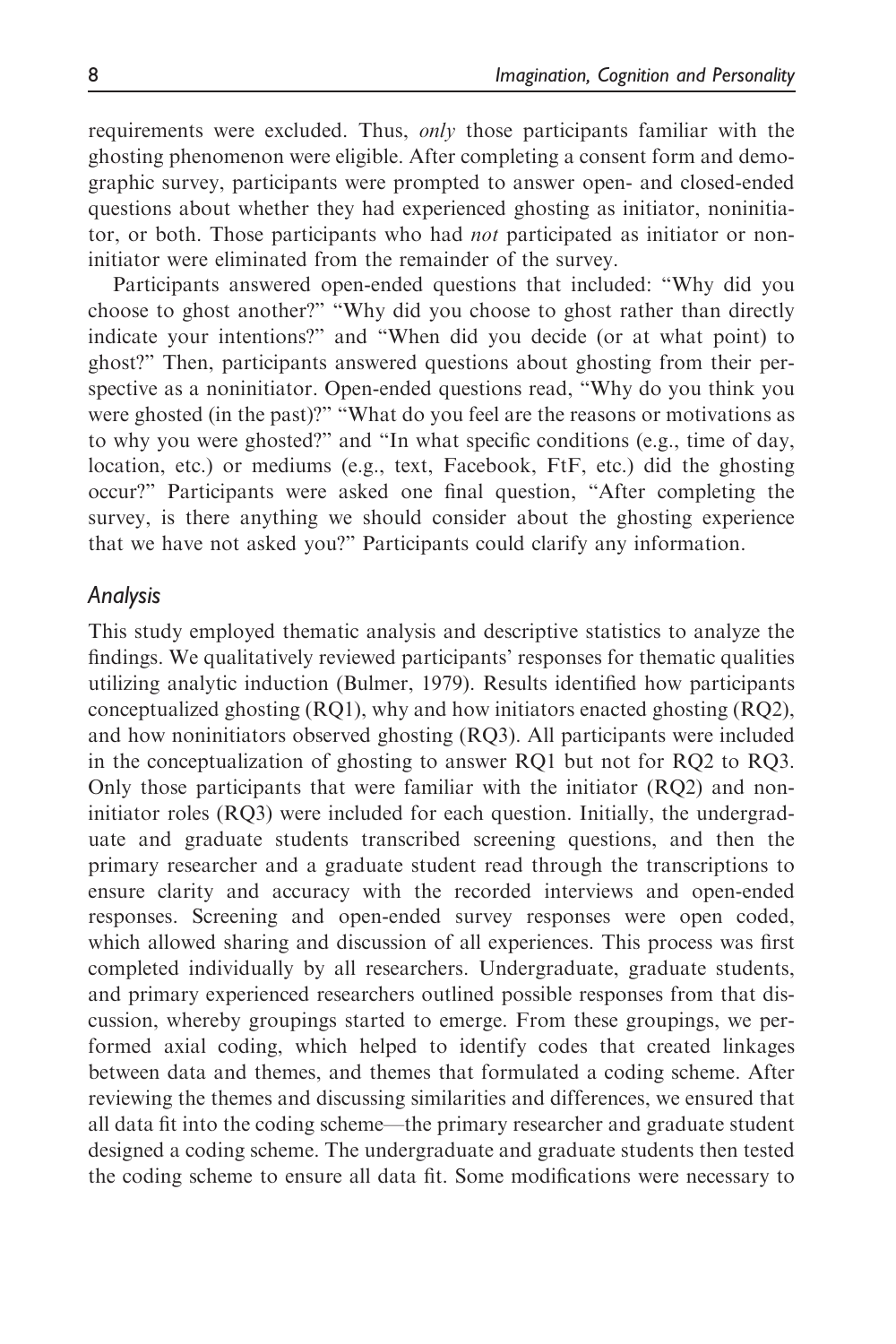collapse, integrate, and finalize the coding scheme. Grammatical errors in responses were corrected.

# Results and Preliminary Discussion

Results and discussion are intertwined to consider the findings and simultaneously interpret their meaning in relation to the larger interpersonal and technological frameworks. To delineate the findings, RQ1 provides the holistic conceptualization of ghosting including all responses from participants, RQ2 explores the initiator perspective determining how and why they performed ghosting, and RQ3 provides the noninitiator perspective.

#### Conceptualizing Ghosting (RQ1)

Participants conceptualized ghosting and indicated ghosting was avoidance or withdrawal strategy, primarily enacted using mediated communication. The ghosting phenomenon remained fairly ambiguous, yet encompassed synonyms such as avoid, disappear, disengage, exit, separate, or stop.<sup>7</sup> A 19-year-old female articulated:

. . . Ghosting is essentially the act of not returning someone's calls, messages, essentially cutting off all contact with that person, whether that is in an [old] relationship or a new relationship. In the end, it just removes you from the relationship all together.

Participants expressed that ghosting was undesirable or surrounded misunderstood behavior(s) online, off-line, or in multiple modalities early in relationship development. A 21-year-old female expressed, "... You want to have more control of the situation. You want them to be the person to do it so you don't have any regrets . . . " Initiators control the exit in ghosting by applying the use of ICTs.

Participants frequently discussed the use of technology with the ghosting phenomenon. As a 23-year-old female noted, "I definitely think it's appropriate if you like find someone on like Tinder. You start talking for a little bit but you're not into it, you can just start ghosting them." Affordances garnered through technology provide a new platform for ghosting representing that someone is there but also not (only a form remains of what was). Ghosting was enacted through private media (e.g., mobile phone, e-mail, or voice mail) or public venues (e.g., SNS). Participants utilized mobile communication (texting) as a frequent medium for ghosting. When partners did initiate communication or showed a lack of texting, calling, Snapchat, Tinder, or FtF communication, ghosting became evident. Basically, participants retrospectively noted that initiators made less time for them or provided no response (e.g., "When I text her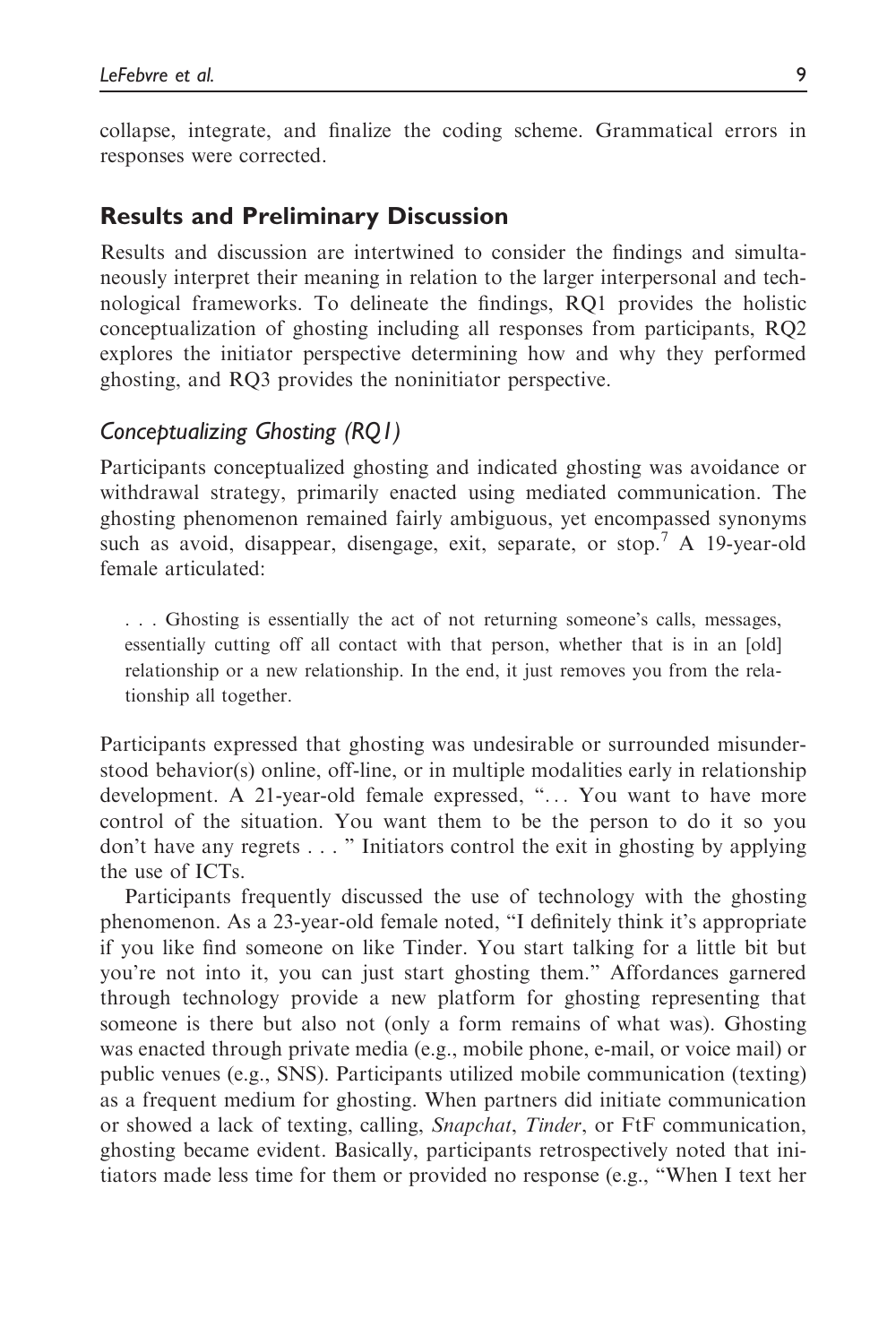the next day saying that we 'had fun' last night and I was looking forward to seeing her again. No responses for a few days = ghosted!"). Often ghosting was enacted one-on-one in private media. A 29-year-old female described ghosting as, "When you completely cut off all contact with someone. Whether it is social media, phone, [or] avoiding them in person." Ghosting predominantly occurred through a mediated context, and in rare cases, initiators physically disappeared (e.g., "Going to bed alone in the apartment we rented for the third time in a row," said a 22-year-old male). As noted by another 22-year-old male, "Ghosting 'began' late at night, and all mediums of communication were impacted, online, over text, and face-to-face." Throughout mediated platforms, ghosting occurred at any time, day or night, at the initiator's discretion. Initiator's decided how to enact ghosting and when to avoid or reduce communication via technological platform—limiting communication both FtF access and other SNS contact.

Many accounts offered by participants, from both initiators and noninitiators, exemplified behavioral de-escalation and negative identity management strategies (Cody, 1982) concurrently and sequentially occurring—initiator withdraws from noninitiator without any verbal confirmation, all communication is simply cutoff by initiator, and the initiator demonstrates a lack of concern for the noninitiator. To summarize, in ghosting situations, communication ceased without warning, either suddenly or via gradual reductions initiated through or with assistance from mediated contexts. Drawing from the participants' responses, the authors determined a definition to conceptualize ghosting. Although the authors recognize the popular use of ghosting, this conceptualization offers a definitive definition that extends popularized media phenomena. This definition extends the layperson definition as it brings to the forefront ghosting initiation that originates through mediated communication. Therefore, the authors offer this definition for the verb, ghosting.

Ghosting: Unilaterally ceasing communication (temporarily or permanently) in an effort to withdraw access to individual(s) prompting relationship dissolution (suddenly or gradually) commonly enacted via one or multiple technological medium(s).

# Descriptives

Participants responded to whether they experienced ghosting as initiator, noninitiator, or both roles. They reported  $29.3\%$  initiator (ghoster),  $25.3\%$  noninitiator (ghostee),  $44.2\%$  both roles, and  $4\%$  no role. The four  $(4\%)$ participants who were familiar with, but not experiencing, ghosting were excluded for RQ2 to RQ3. The majority of participants (74%) indicated that ghosting was an inappropriate breakup strategy. Initiators  $(n = 69)$  on average had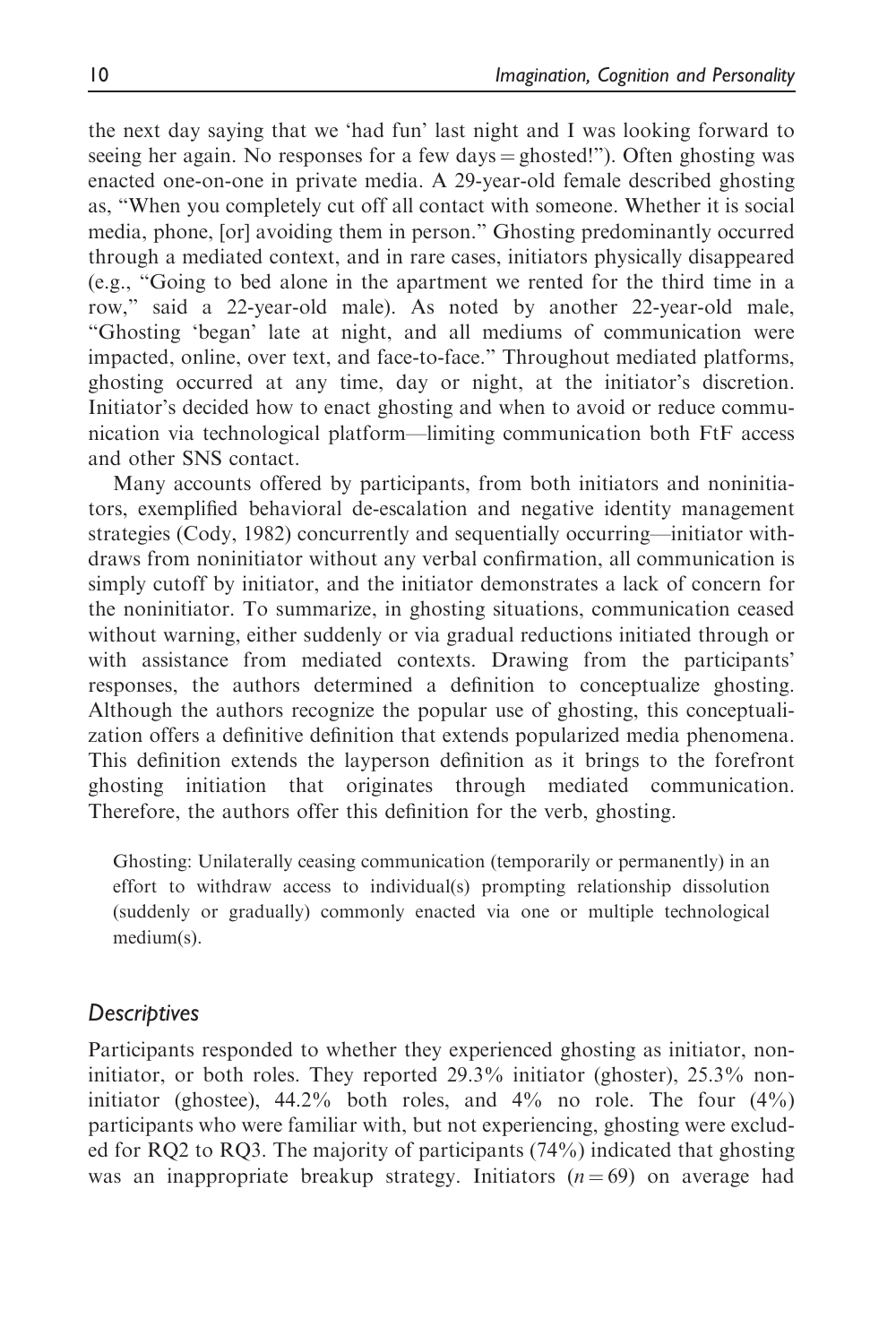ghosted 3.65 ( $SD = 2.84$ ) times (range from 1 to 12), while noninitiators had been ghosted 2.39 ( $SD = 1.79$ ) times (range from 1 to 10). Noninitiators ( $n = 67$ ) experienced the last ghosting anywhere from 1 week to 9 years ago  $(M = 26.01,$  $SD = 28.25$ ,  $Mdn = 12$  months). Interestingly, participants' experiences paralleled the genesis and adoption of online dating, mobile dating apps, and 4G mobile communication.

#### How the Initiator Enacts Ghosting (RQ2A)

Initiators described decision-making dissolution processes. Three themes emerged: (a) selecting a medium, (b) choosing the interval to implement, and (c) implementing dissolution permanency.

Individuals maintained differing medium preferences when ghosting. The medium involved a strategic choice to utilize a mediated context. A 22-yearold female noted that ". . . ghosting has occurred entirely on Facebook, which incidentally, is where we met." Sometimes the initiation of the communication or relationship paralleled the dissolution. Another participant, a 27-year-old male, stated, "I was just talking to her on Tinder and stopped talking to her." He had met the potential partner through Tinder and felt no need to continue communication, thus ceasing the initiation process of a relationship. The lack of obligation to maintain contact could be a reason why individuals find ghosting without FtF initiation easier to accomplish.

Participants noted that ghosting occurred along an *interval* from sudden to gradual (on a continuum). Sudden ghosting appeared as halting or stopping, whereas gradual ghosting involved slowing or fading intervals. Sudden ghosting, represented by a 20-year-old female, ". . . you are going to ghost, don't text the person. I would not text the person back, I would drop them completely." Two females noted that expedience determined dissolution: "I think you could slowly drift apart and stop talking but I don't know if that's really ghosting. So maybe it's more out of the blue and sudden," or "I think the person decided they weren't interested. Instead of letting me know; it's easier for them to let the relationship 'fizzle' and slowly disappear or stop talking/responding." Unlike the sudden ghosting, a gradual ghosting slowly decreases communication over a period of time and extends uncertainty during the dissolution process.

Ghosting occurred as *permanency* along a continuum from the short term (i.e., ephemeral) to long term (i.e., permanent). Short-term ghosting transpired around situational factors (e.g., vacations, travel, or inebriation) or less innocuous or intentional rationale (e.g., distraction or forgetfulness). As one 29-year-old male stated, "If I ghost them, yeah, it's like a temporary shutdown just for the time being." Technology provides the ability for easy access; however, participants noted that does not mean they cannot disappear or cease communication as needed. Long-term ghosting from a 24-year-old male meant, "I would consider ghosting is going like cold turkey and quit talking to a girl completely, just shut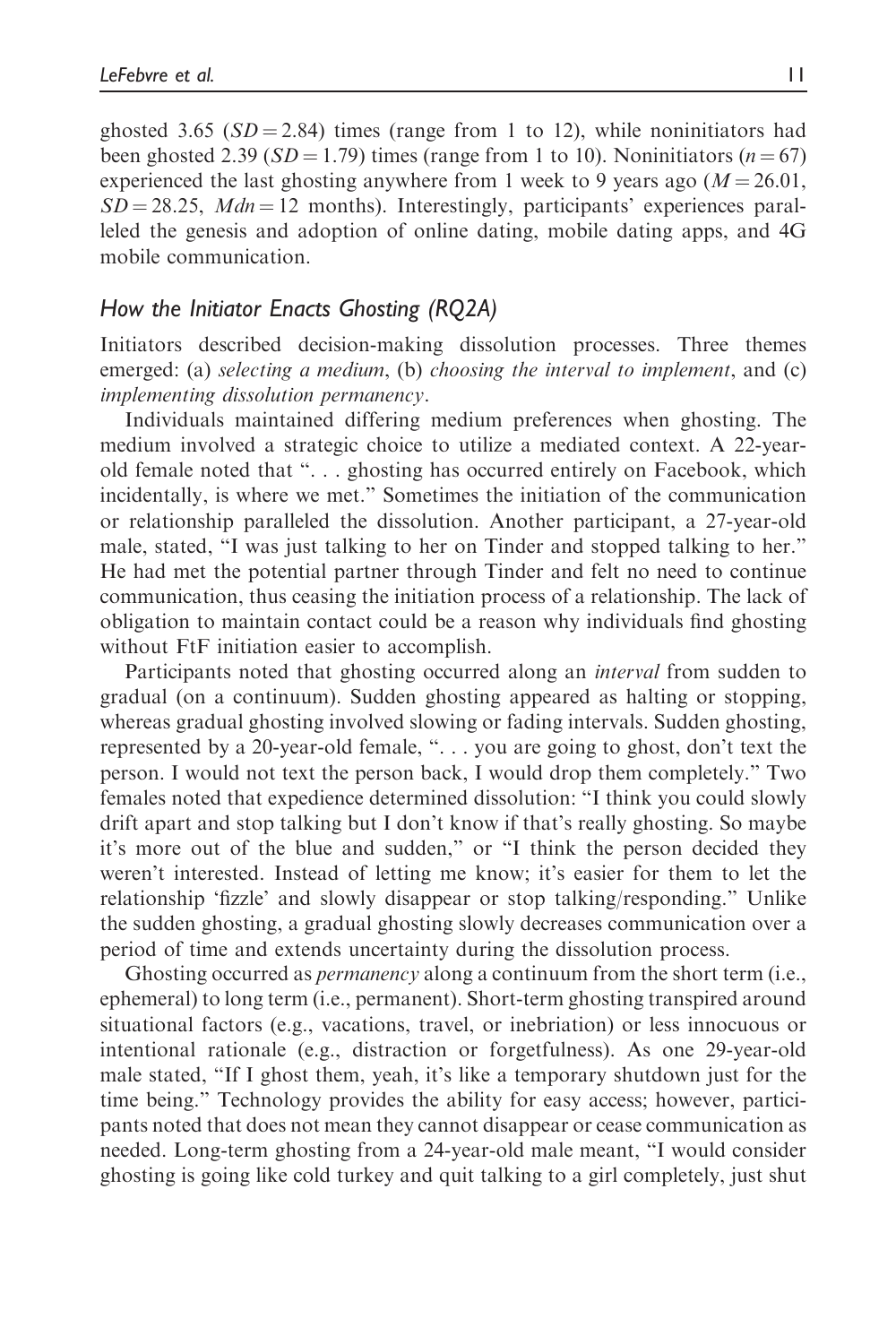her out of your life." Permanent dissolution denies resurrection or the hope that communication between partners (or relationships) would come back to life. Ghosting allows initiators to determine, temporary to permanent status, or the degree for ending communication with the noninitiator. Ghosting primarily resides at the end points without much latitude between—either without intention (permanent) or temporary (based on current convenient). Noninitiators did not often recognize forewarning from initiators along the continuum which created no ability to decrease uncertainty.

To summarize, ghosting for the initiator frequently occurred as a sudden action. The action is meant to permanently cease communication between initiator and noninitiator.

# Why the Initiator Enacts Ghosting (RQ2B)

Participants who initiated ghosting discussed why. Five themes emerged: convenience, attractiveness, negatively valenced interaction, relationship state, and safety. The first theme, *convenience* refers to participants favoring practicality of ghosting over other dissolution strategies. An 18-year-old male explained, "I wanted a way to end the relationship that did not involve anything face-to-face. It was easier this way . . . . " A 22-year-old male said, "Ghosting was easier to do rather than setting up a time to end the relationship or deal with the emotions of either myself or the current partner." Thus, ghosting provided a more convenient alternative than FtF dissolution.

The second theme, *attraction* refers to the selection process centering on physical, emotional, or intellectual appeal. Relationship initiation on online dating and mobile apps facilitates access to more dating and mating opportunities, thereby expanding information available (e.g., appearance, occupation, interests, etc.) and delaying initial FtF interaction (Bredow et al., 2008). Gate features help users decide to approach or avoid potential partners (Regan, 2017). A 25-year-old male expressed his ghosting strategy, "When the attraction to the person becomes nonexistent and you can tell that it is not going to be a good match." Ghosting may occur as virtual proximity provides access to potential partners beyond physical constraints, widening the field, and increasing accessibility (LeFebvre, 2017b; Regan, 2017) but not decreasing the limited or minimal desire to commit or maintain a relationship. Some participants described their lack of attraction varying from immediate to gradual demonstrating a loss of investment or increased boredom. For instance, a 21-year-old male said, "I chose to ghost because I was no longer interested and the relationship wasn't serious enough to warrant a more personal medium." Interest did not exist; therefore, avoidance via technological outlets appeared the easiest exit.

The next theme, negatively valenced interaction summarized participants' disinterest after unfavorable behaviors from the noninitiator. Commonly, the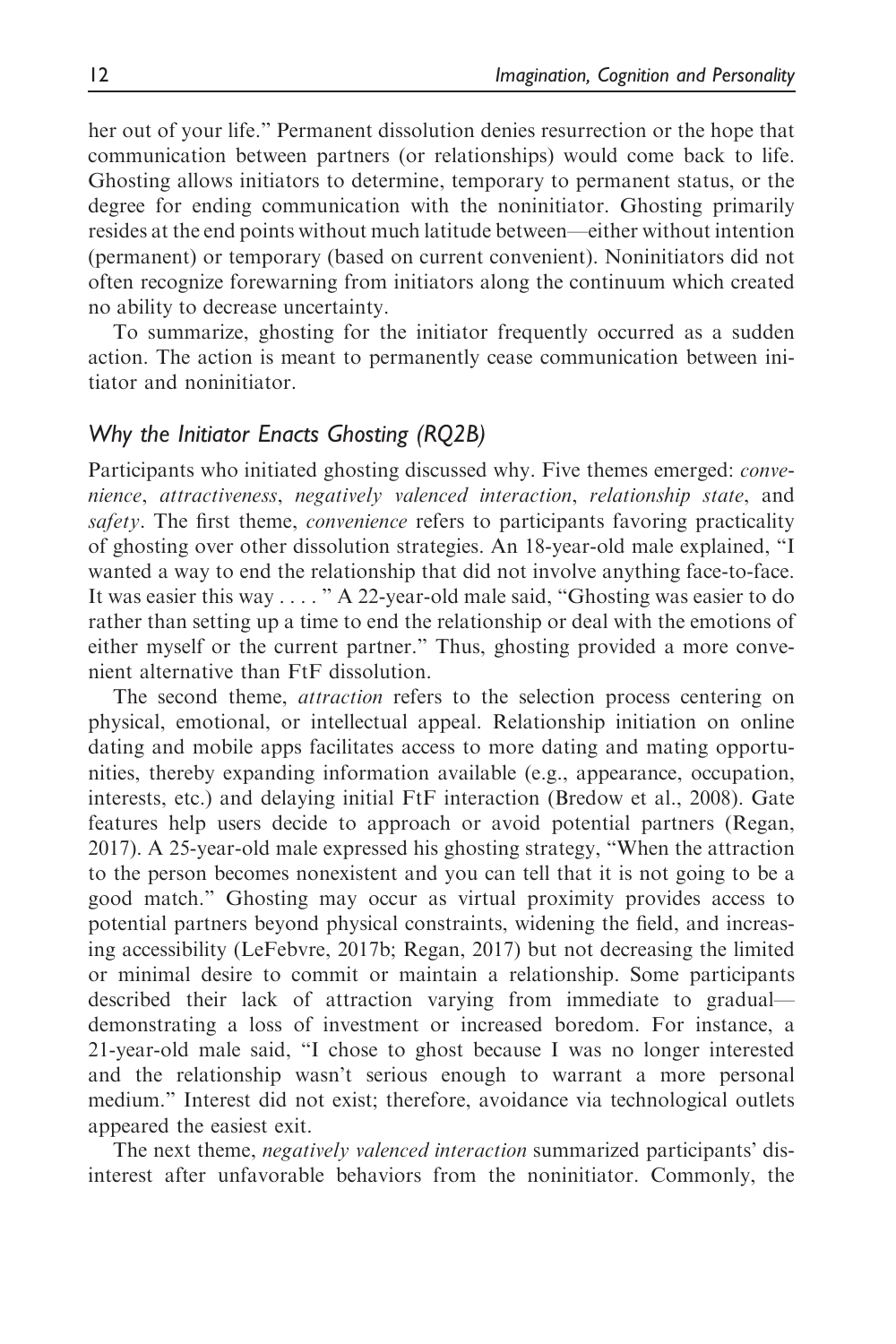initiator expressed negative interactions that caused anger, frustration, or toxicity. These interactions produced the tendency for the initiator to desire withdrawal leading to dissolution and no further communication. A 22-year-old male said, "A change in someone's feelings towards the other person, maybe an embarrassment or a sudden distaste for another person that they'd rather not actually, like, discuss or confront," justified the decision to ghost. Ghosting afforded an acceptable strategy to avoid uncomfortable or negative interactions.

The fourth theme, *relationship state* refers to the type (e.g., romantic partner, friends, or acquaintances) and length (e.g., amount of time). Ghosting occurred across a variety of relationship types rather than acknowledging the end or change to relationship status (e.g., romantic to platonic); sometimes initiators opted to neglect the relationship outright. Transitional changes included shifts in relationship type, from an acquaintance or platonic relationship to a romantic relationship, which often led to ghosting rather than a difficult define-therelationship conversation. When initiators enacted ghosting, they considered the time investment and involvement in the relationship. For example, a 27 year-old female said, "I chose to do it because I had only been on one date and did not wish to continue to lead him on but felt awkward having that conversation so I instead just stopped talking to him." She used a singular interaction (a date) to define what she believed to be the appropriate amount of time to ghost a potential partner. A 21-year-old male expressed:

I mean if you get someone's number on a Saturday night and you start talking to them and then by like Wednesday they're being a little weird. I guess that's fine to stop talking to them but I mean I think if you're actually going to date someone for awhile, then at least have the common courtesy to say hey I don't want to do this anymore.

This participant refers to an appropriate time line for ghosting. A brief period of communication was not considered a significant enough amount of time to require a formal breakup and thus ghosting was the chosen dissolution strategy. Alternatively, when a relationship had formed and a couple dated for an amount of time, ghosting was no longer considered a fitting dissolution strategy. The proper time depended on the relationship type and length and fluctuated depending on the medium in which the interaction originated.

The last theme, *safety* involved questions surrounding security, dangerous situations, self-protection, or personal well-being. Ghosting allows individuals a practical, easy way to ensure safety. One 21-year-old explained, "fear of the person going crazy," warranted the decision to ghost especially "if somebody's being like inappropriate, creepy, or weird" (female, 18-years-old). Another participant indicated that when personal safety is threatened, ghosting was suitable. Ceasing communication through technological media provided a feeling of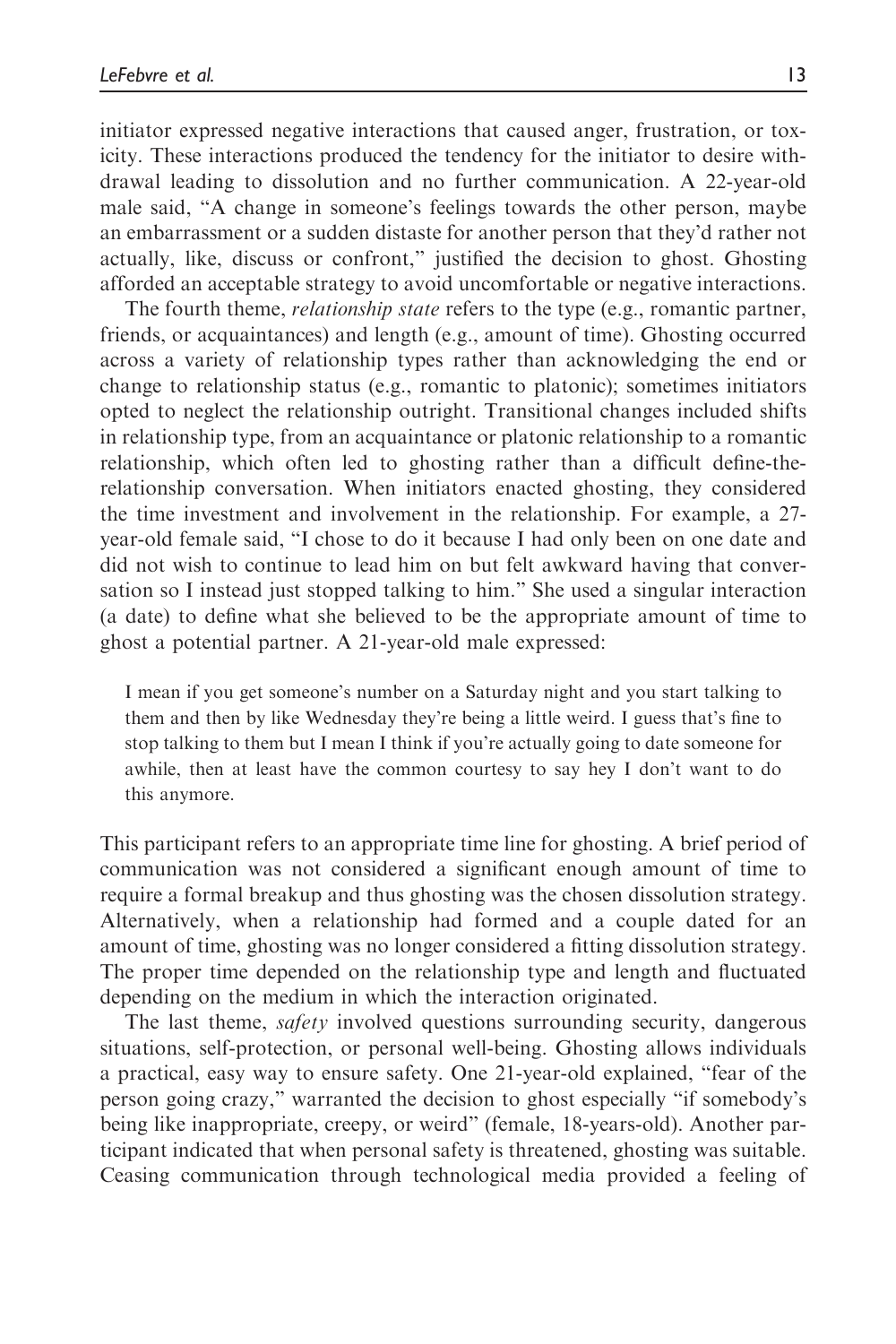safety that in-person interactions did not. Overall, initiators provided rationalizations for enacting ghosting.

# How the Noninitiator Observes Ghosting (RQ3)

When experiencing ghosting, noninitiators emphasized how and when they knew ghosting had occurred, and whether they were forewarned. Three themes, modified communication, lessening interest, or change in relationship status emerged.

The noninitiator recognized modified communication patterns through three potential sources: absenteeism in communication, inadequate reciprocity, and epiphanic communication. Noninitiators' discussion of enacted ghosting time line varied greatly from one to multiple nonresponses on one medium or several media. The time spanned over hours, days, and months. Participants expressed understanding that ghosting may involve multiple communication forms. Most often, the initiator ceased communication. For instance, absenteeism in communication is where initiators become absent in all media and communication. In addition, initiator communication may decrease gradually rather than abruptly creating inadequate reciprocity in communication. Noninitiators realized dissolution changing from normative to irregular communication patterns. A 22 year-old female expressed, "They would not make an effort to start conversation and would give me one-word responses. They would also only sometimes respond to me or text me." Another noninitiator, a 29-year-old male, indicated the dissolution was not clear:

I was not sure initially. This young woman was very quiet, introvert (seemingly), so when I didn't hear anything for a day I wasn't too concerned. But thought after a day when I didn't hear from her that it was a strange that she didn't respond. Even with a quick text, "Yeah that was fun and we will talk soon/I will see you soon."

After nothing for 48 hours, he figured it was over. His partner decreased in reciprocity until none existed. Modified communication stimulated either immediate or retrospective insights or epiphanic communication. A revelation retrospectively identified relationship dissolution. Retrospectively, noninitiators realized the initiator communicated an intention—because noninitiator messages were unanswered and ignored. A 25-year-old female said, "I knew from the moment that I received his text and then I never heard anything from him again. I never got a reason for why he wanted to end things . . . " Modified communication patterns prompted uncertainty, leaving noninitiators to navigate the consequences.

Contrarily, noninitiators observed lessening interest to various degrees. Relational de-escalation may forewarn the termination. One 25-year-old female described, "I had to buy my own drinks after dinner," while a 21-year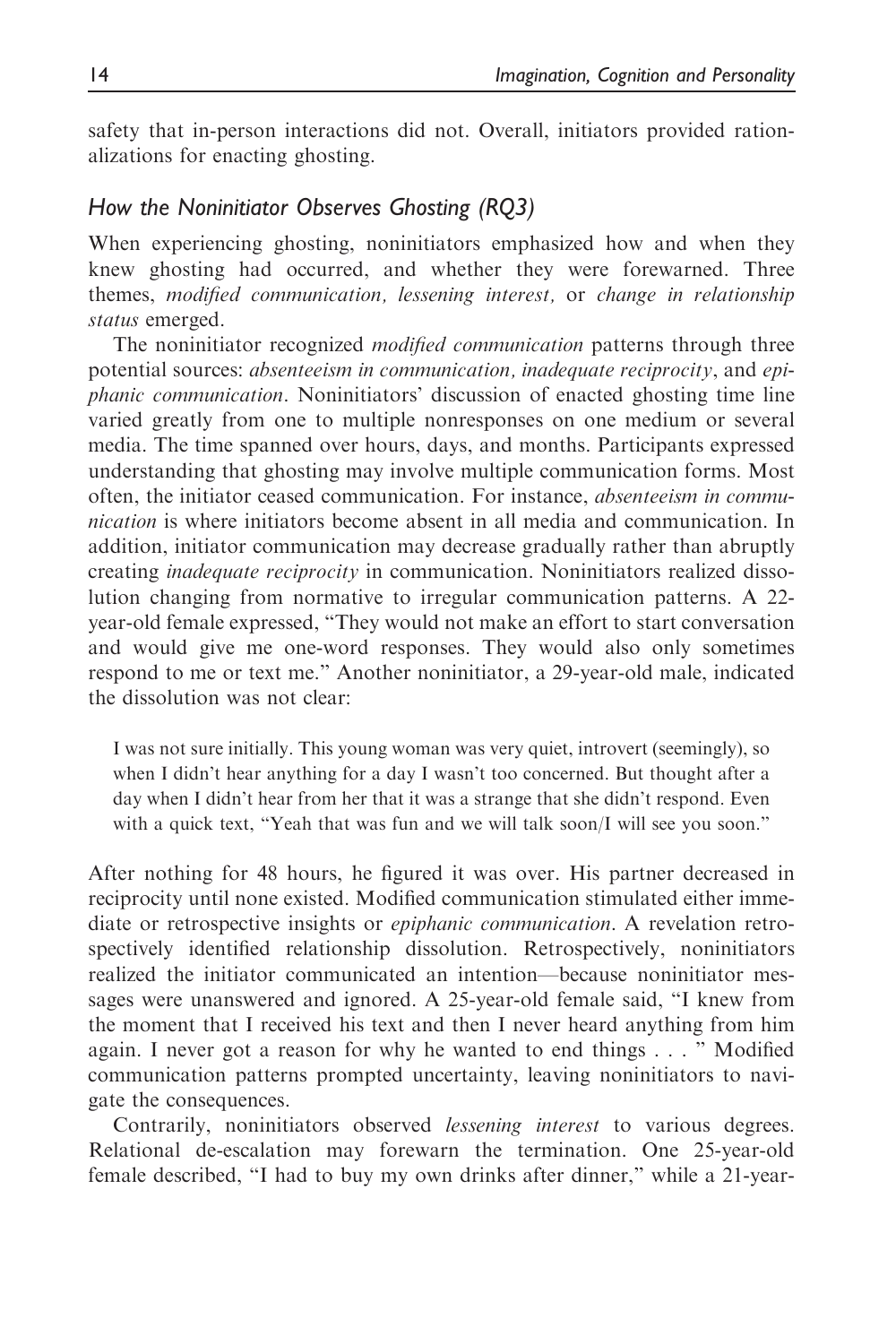old female stated, "We talked about how our relationship was not going anywhere  $\ldots$  " Participants did not anticipate indirect technological withdrawal or ghosting—the forewarning was not exclusive to mediated communication rather transpired through multiple mediated and FtF communication. A 20-year-old female said, "I knew that he was not entirely happy with the speed of the relationship, so I knew something was bound to happen. I did not expect ghosting, though." Without explicit forewarning, noninitiators were unlikely to expect ghosting but felt the decrease in intimacy, connection, or attentiveness. Noninitiators discussed instances where no forewarning occurred; partners vanished without trace from technological media and physical forums, often simultaneously.

Noninitiators experienced indirect notions of ghosting through partners' change in relationship status on a mediated platform. EAs exploring dating may have one or more relational partners, pursuing other options before making a longer term selection. Therefore, ghosting may easily dissolve relationships with multiple partners through noncommunication. Several participants noted that the previous partners' relationship status changed from "single" to "in a relationship." Only "When they got into a relationship with someone else," did a 22-year-old female realize she had been ghosted. Ghosting became transparent when the noninitiator, via a public technological venue, became aware of a commitment to another person.

# Summative Discussion

Ghosting describes a relationship dissolution strategy enabled through mediated communication. Nuances afforded by emerging social networking and technologies alter the means and methods for interpersonal communication; as many relationships start via technology, the ability to dissolve via the same medium is desirable for EA initiators.

In this section, we expand the results by offering larger contributions and implications. To begin, we delineate how ghosting intersects with two theoretical frameworks, relationship dissolution theory and imagined interactions. From these discussions, a conceptual distinction is offered to highlight unique differences embodied in ghosting. We answer questions about how ghosting deviates from relationship constructions and meets interpersonal communication conceptualizations. Last, we offer practical and relationship implications, limitations and future directions, and conclude with the discussion of the digital dissolution disappearance strategy.

# Relationship Dissolution Theory

Ghosting resembles withdrawal and avoidance dissolution strategies, although it exclusively focuses on indirect strategies through mediated channels.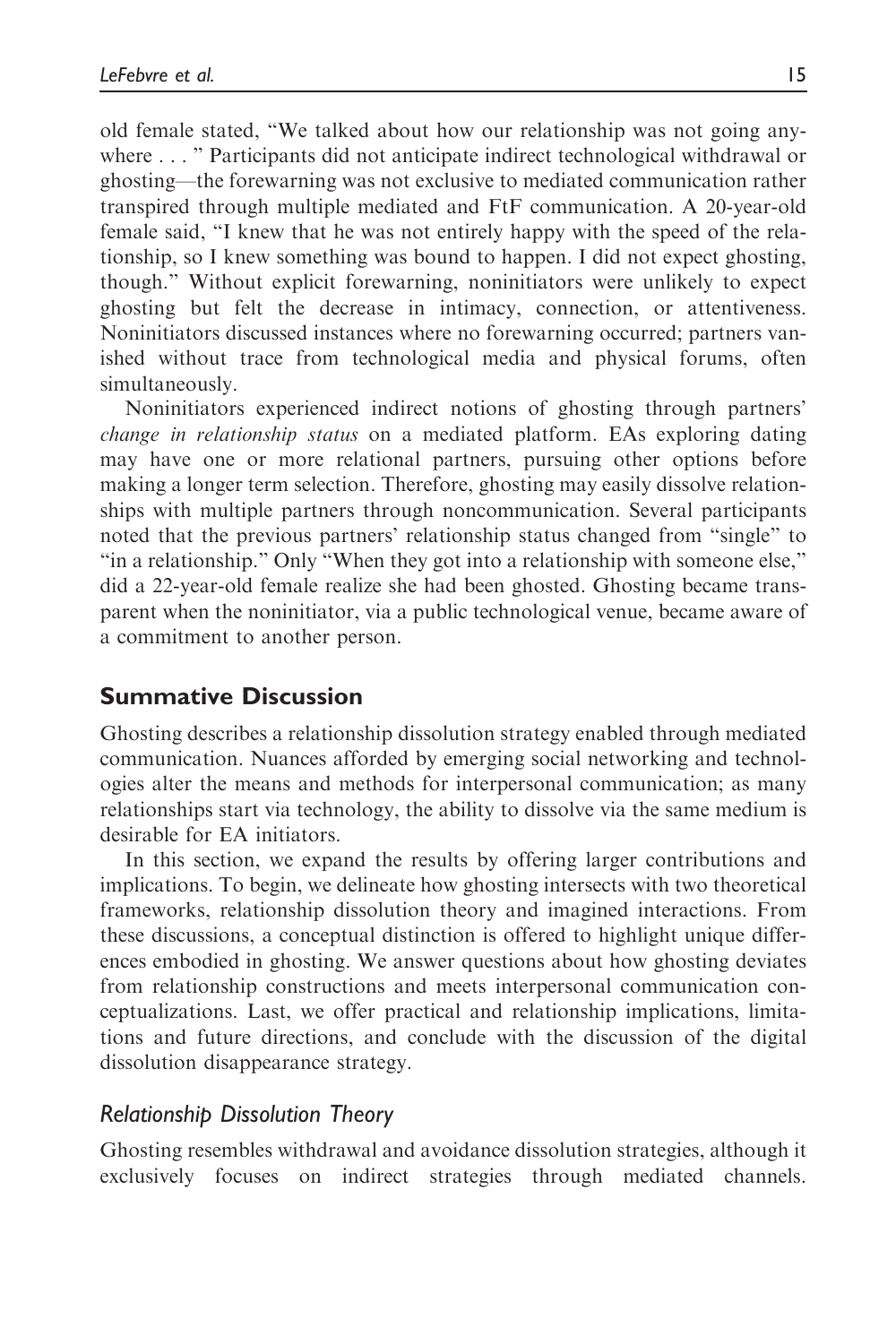Specifically, Baxter (1984) outlined the relationship dissolution theory that includes the complex path for both partners. She identified six features: timeliness (i.e., sudden or gradual), role (i.e., initiator or noninitiator), action (i.e., direct or indirect), negotiation (i.e., rapid or protracted), repair ability (i.e., present or absent), and outcome (i.e., continuation or termination). She later connected the features to disengagement strategies (see Baxter, 1985). Similarly, Cody (1982) expanded on Baxter's (1979) understanding by offering behavioral de-escalation and negative identity management strategies that indicated little or no regard for noninitiators. Drawing on previous scholarship, this study connects ghosting to previous dissolution theory and strategies. Previously, Baxter (1985) examined both initiators, direct or indirect orientations, while Cody (1982) offered a typology to better understand the distinctions between initiators and noninitiators. The present findings narrow in on the indirect disengagement strategies from the initiator's perspective. Ghosting strategies operate only in indirect quadrants, as ghosting uses specific media to formulate four specific indirect ghosting dissolution strategies.

We concentrate on two new indirect dimensions that combine to form four ghosting disengagement strategy categories (see Figure 2). The new x-axis represents permanency (short term to long term) indicating the degree or time period in which dissolution exists. Short term, or temporary ghosting, appears to operate

| Quickly disappears<br>without notice and<br>leaves opportunity to<br>reinitiate<br>communication. | Quickly disappears<br>without notice and<br>plans not to reinitiate<br>communication. |
|---------------------------------------------------------------------------------------------------|---------------------------------------------------------------------------------------|
| <b>Short-term</b>                                                                                 | Long-term                                                                             |
| Slowly disappears over                                                                            | Slowly disappears                                                                     |
| time and leaves                                                                                   | over time and plans                                                                   |
| opportunity to reinitiate                                                                         | not to reinitiate                                                                     |
| communication.                                                                                    | communication.                                                                        |

# **Sudden**

# Gradual

Figure 2. Indirect ghosting disengagement strategies.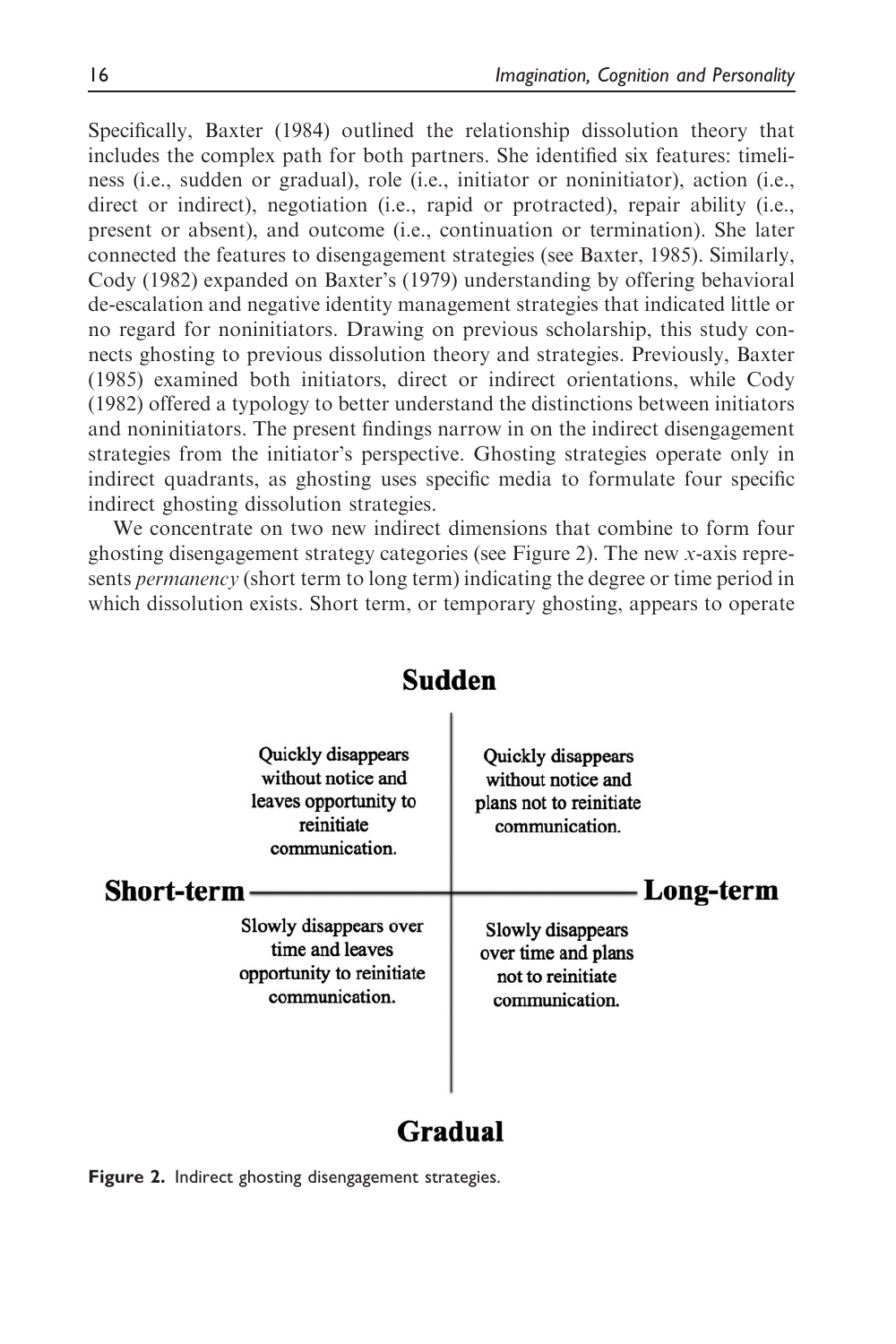based on the initiators' desires (e.g., self-oriented), whereas, in the long term, initiators chose to terminate the relationship without providing any lingering hope or leaving an opening to rekindle the relationship with the partner (e.g., other-oriented). These orientations take into consideration Baxter's (1985) selfand other-oriented quadrants. The y-axis overlays the execution (indirectness to directness); specifically, it represents the interval initiators who choose to dissolve from sudden to gradual. The sudden strategy is closer to a direct strategy, although initiators do not specifically communicate to the noninitiator. The gradual strategy applies an indirect approach, opting out of any confrontation, by slowly de-escalating the quality and quantity of communication.

This extension further delineates how previous dissolution scholarship informs contemporary practices while simultaneously demonstrating how indirect ghosting strategies function differently in a mediated context.

#### Imagined Interactions

These findings offer distinctions between how initiators enact and noninitiators observe ghosting. Ghosting offers a sequential process, especially in mediated asynchronous communication; the delay may offer cognitive space between initiator and noninitiator exchanges. Imagined interactions (IIs) may inform processes between intrapersonal and interpersonal communication in this context (Honeycutt, 2003, 2019). In IIs, proactivity and discrepancy represent social cognitive and communication conversational characteristics. Proactivity illustrates the intrapersonal communication prior to an anticipated experience (Honeycutt, 2003, 2010), whereas discrepancy describes how closely intrapersonal communication aligns with the actual communicative outcomes or the incongruence (Honeycutt, 2003, 2010). Although other IIs characteristics also describe IIs, these two characteristics inform the anticipation of an interaction and the disappointment from the discrepancy.

For instance, noninitiators may perceive the communication progressing toward a relationship. Again Figure 2 begins to offer initial distinctions between the types of ghosting. From these distinctions, this figure could determine how the level of distress may vary for initiator and noninitiator. For noninitiators who may have already begun to engage in proactive IIs, their outcomes might be highly discrepant as the initiator may have prematurely ended the relationship without the noninitiators knowledge. IIs help create relationship expectations and can keep relationships alive, especially by replaying prior emotions and conversations or rehearsing anticipated encounters. Noninitiators' expectations build from intrapersonal communication and may help maintain the notion of a relationship through inadequate reciprocity, lessening interest, or absenteeism that does not exist.

Specifically for noninitiators, the anticipated imagined interaction regrettably continues as an intrapersonal dialogue. Thus, noninitiators may develop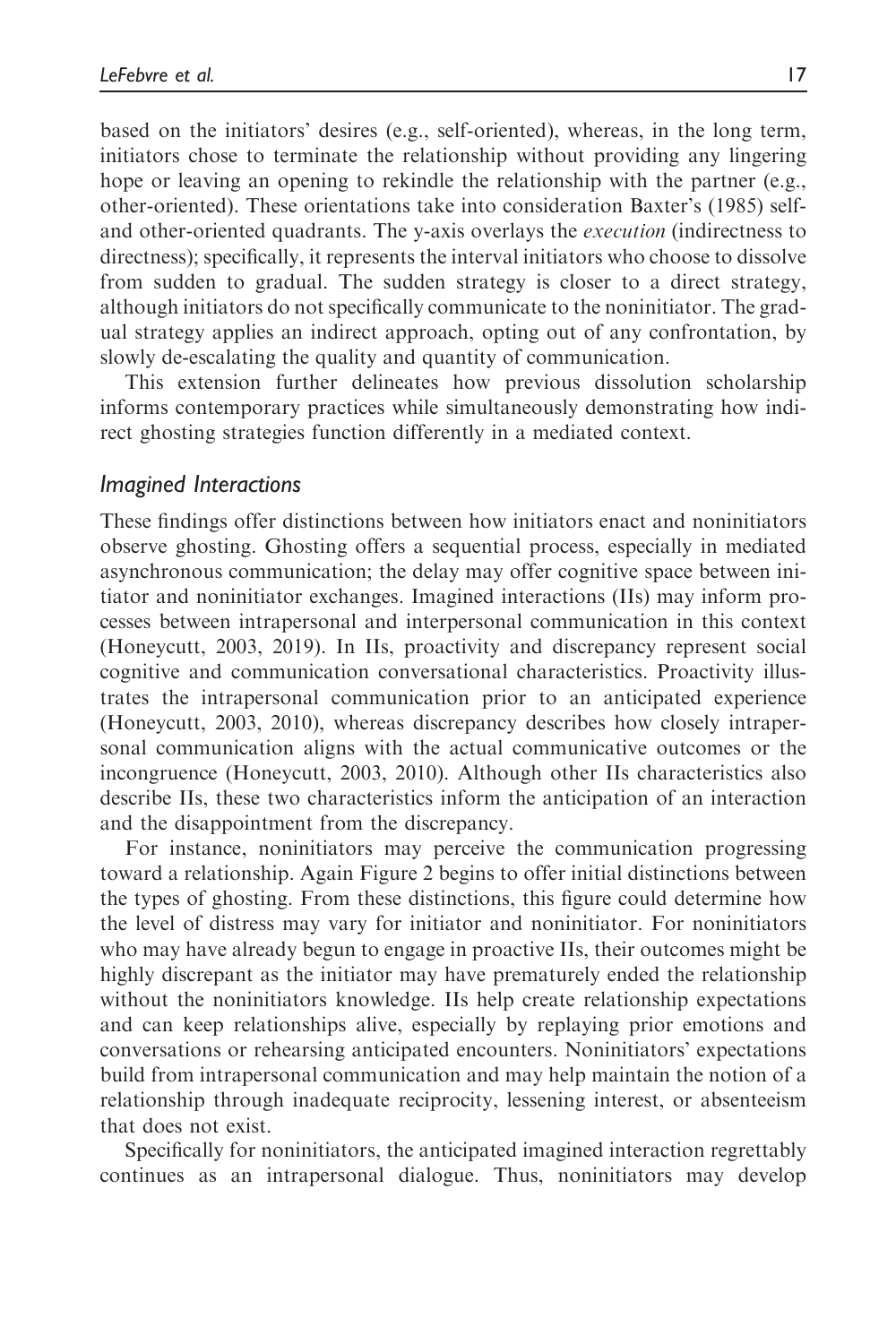discrepant IIs through unrealized and unresolved communication developed in proactivity without interpersonal communication.

# Conceptual Distinction—Communication or Relationship

In the conceptualization of ghosting, we implicitly assume the existence of a relationship and what constitutes the minimum standard for being a relationship. Unlike previous scholarship which often posits relationship dissolution as withdrawal and avoidance posited within a relationship context. Relationship dissolution scholars have focused on interpersonal relationships and communication practices within the relationship without specifically asking what constitutes a relationship. Thus we ask: Does the use of ICTs afford opportunities for interpersonal communication without a relationship? We argue yes. Dissolution does not mandate a relationship rather only interpersonal communication. When considering our findings, interpersonal scholars must further specify the quality and quantity of communication exchanged. As participants' interactions suggested, ghosting occurred frequently in shallow relationships or those with low-level intimacy and a short time length from the initiator's perspective. The initiator and noninitiator may differ as to whether a relationship existed particularly when ghosting occurs in the early initiation stage. Interpersonal communication occurs prior to ghosting, but the perception that a relationship has been dissolved may differ depending on the perspective. When further conceptualizing ghosting, merit exists to better understand whether a relationship existed or rather only interpersonal communication. Miller and Steinberg (1975) suggested that relationships progress along a developmental continuum from noninterpersonal to interpersonal. Often relationships begin noninterpersonally, impersonally, or nonintimately, and only social interactions qualify as interpersonal (Miller & Steinberg, 1975). Relationships are locatable at a particular stage of development because of discernable ways of communicating, even during the initiation process at impersonal, shallow, or low-level commitment to more interpersonal intimacy and established higher level commitment. Ghosting questions whether a relationship is locatable in its absence. Although the establishment of a relationship may still be in question, this does not discount ghosting as a dissolution strategy. Thereby, clarifying these conceptualization distinctions or determining different levels within initiation and developing processes may warrant when ghosting is culturally inappropriate. Furthermore, further distinctions may provide practical recommendations for mediated ghosting implementation and practices.

# Practical and Relational Implications

Ghosting may cause uncertainty and pain for both initiators and noninitiators, as ghosting is a form of social rejection. The subsequent romantic breakup can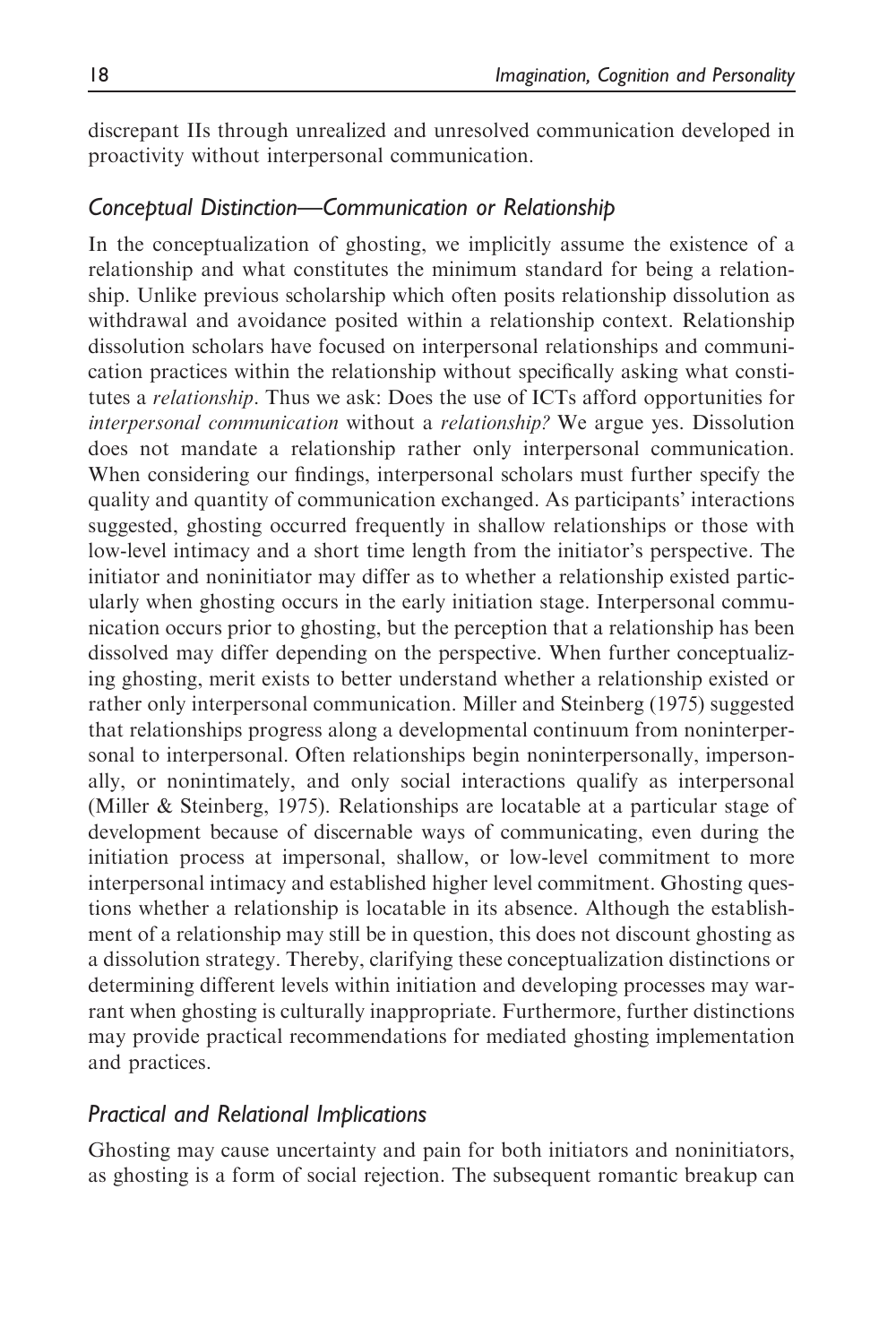be emotionally distressing (Kendler et al., 2003). Meanings people derive from their communication help determine their understanding of relationships and simultaneously their associated uncertainty.

Ghosting can hurt and help both partners. If individuals are unable to directly confront their partner, Sciortino (2015) offered a differentiation between ghosting and soft ghosting, which occurs when an individual disappears in a relationship but with reasonable forewarning (as reflected in the indirect otheroriented strategy, fading away). Forewarning may be a secondary option to direct confrontation, as indirect forewarning still provides at least some retrospective behavioral justification for noninitiators. Relationship partners do not always accurately report their dissolution initiation; however, initiators may consider how best to save their partner's face (Sprecher et al., 2014).

Ambiguous loss refers to uncertainty without finality or resolution that remains unclear (Boss, 2007). Individuals use communication as a means of acquiring information and decreasing uncertainty. Ghosting lacks guidelines on how to react, as the noninitiator does not always know why the initiator is not responding. Questions may arise, in which noninitiators wonder why they became victims and what caused the sudden quiet treatment, such as: "What did I do to cause this?" "What is wrong with me?" and "Why was I unable to read the situation?" Noninitiators do not obtain closure or the ability to learn from internal inadequacies or situational contexts and are no longer with a partner rather possibly experiencing abandonment and ostracism. Ghosting creates ambiguity and uncertainty in the noninitiators denying closure after the indirect breakup (LeFebvre, 2017a). Ambiguity freezes the grief process. Previously conceptualized, ambiguous loss refers to physical absence with psychological presence or psychological absence with physical presence (Boss, 2007); ghosting now enables physical and psychological absence with technological presence (LeFebvre, 2017b).

#### Limitations and Future Directions

Advent of new and emerging technologies increases generational differences and gaps in relational experiences. Current EAs appear to have less structured and scripted relationship development patterns (Stanley et al., 2011). Emerging adulthood is a training ground for navigating interpersonal relationships and determines how individuals communicate their relationship understanding throughout their lives and applies technological etiquette (McDaniel & Coyne, 2014; Veksler & Meyer, 2014). Future research should further examine the dissolution strategies per generational partitions by illuminating how the ghosting phenomenon has changed with current EAs versus people from generations prior to the Internet and SNS. In addition, this study uses a specific population derived from a convenience community sample. Participants may change their ability to apply ghosting strategies depending on life span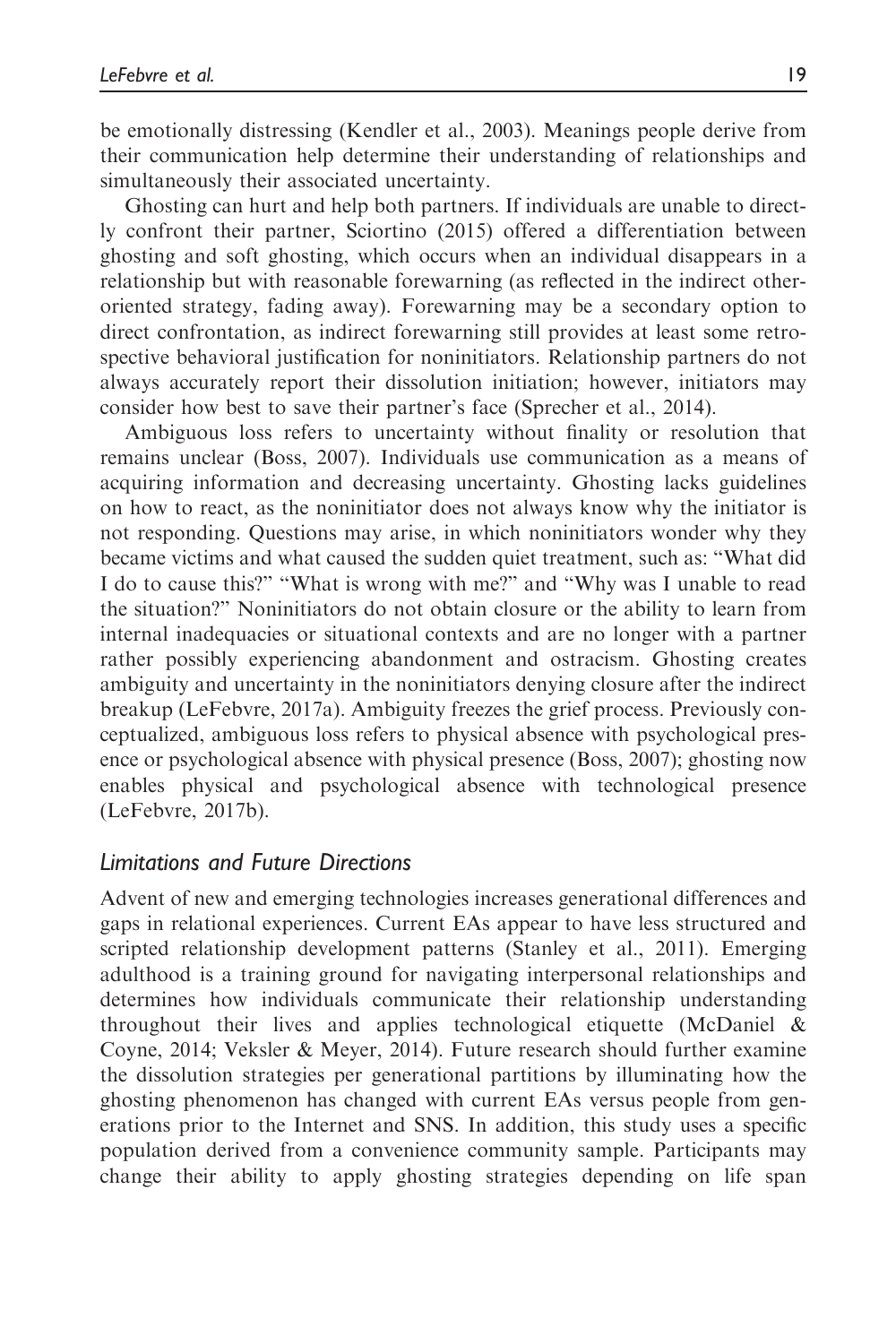variations (e.g., socioeconomics, sexual orientation, location, etc.). Ghosting may be an emerging adulthood term; hence, the frequency and prevalence may change. Future research should examine the experiences beyond romantic dissolution contexts.

Individuals experiencing ghosting are often left without closure and ask themselves questions about the ended relationship. As technological dissolution lacks immediacy, individuals often have few options to seek information and reduce their uncertainty. Future studies should examine the uncertainty of noninitiators experience, specifically how uncertainty determines noninitiators' experience in the dissolution process. Mutual friends or overlaps in social networks are limited and do not enable individuals to find evidence supporting assumptions and diminishing lingering emotions. Future research should examine the information-seeking following ghosting as a means to adapt to the uncertainty and IIs discrepancy. Furthermore, the uncertainty ghosting prompts may cause internalized noninitiator self-blame. Future research should explore how perpetual uncertainty functions through blame and internal attributions. Multiple noninitiator experiences may result in perpetual uncertainty leaving individuals with psychological distress. Retroactive IIs may cause people to relive conversations or mitigate reminiscence on communication that never occurred through IIs (Honeycutt, 2019). Further research should explore associations between uncertainty and attributions, and how noninitiators recover from ghosting, the effects on future relationship initiations, and impacts of subsequent ghosting. In addition, further research should explore mediating factors in the previous state of the relationship (e.g., commitment, length, intensity, investment, trust, etc.) to determine antecedents and outcomes of ghosting.

This study indicates new terminology (albeit not a new process) for indirect disengagement processes within relational scholarship scripts; however, future research should examine the previous conceptualizations associated with dissolution and differentiations for variations of ghosting. Individuals rotate through relational stages with the same person repeatedly, as with on/off relationships. On-again/off-again relationships are relationships where multiple transitions occur that include breakups and renewals as well as other turning points (Dailey, Brody, LeFebvre, & Crook, 2013). Similarly, ghosting alludes to relationship temporary dissolution, which may resemble on/off relationships, or referred to as—haunting. For others, ghosting often does not allow for further interaction with a previous partner but may allow for a persistent mediated presence and continued communication with less investment via technological interaction. This practice ultimately enables the ability for initiators to resurrect a relationship when convenient or zombie-ing. These extensions of ghosting have not arisen in common and popular media vernacular surrounding ghosting. The nuances between permanent dissolution (i.e., ghosting), recurrence (i.e., haunting), and possible relationship resurrection (i.e., zombie-ing) should be examined in conjunction with the dissolution and reinitiation time line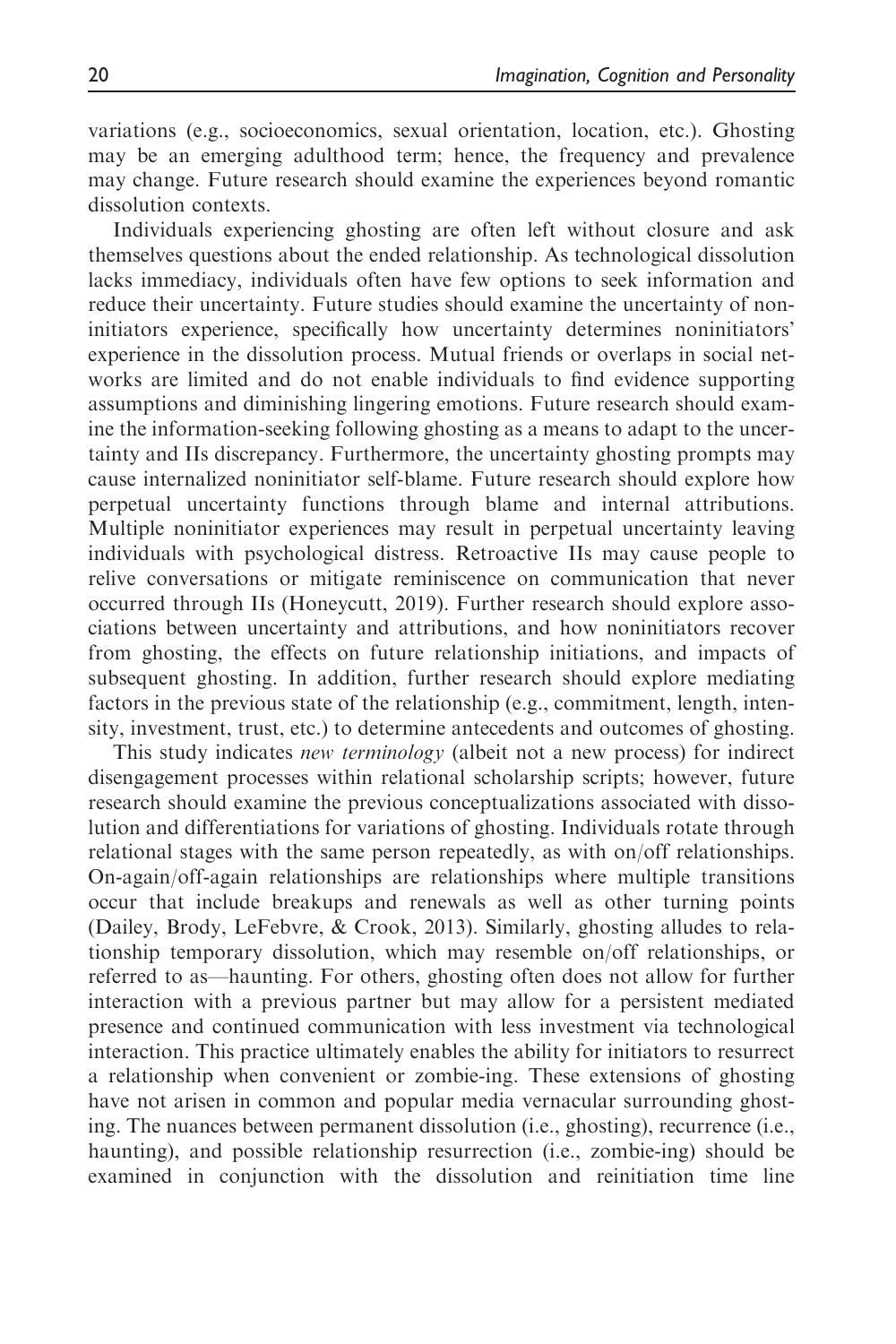(see Guardian by Haynes, 2017, or Cosmopolitan by Smothers, 2017). Future research should continue to explore nuances from and to dissolution scholarship and assess the construct in which ghosting differs from interpersonal avoidance.

# Conclusion

The ghosting phenomenon involves avoiding and disengaging from a relationship as initiated first through mediated forms. Ghosting became the term that EAs use to describe their modus operandi of mediated relationship dissolution. In ghosting, the relationship dissolution process involves vanishing without notice, which equates to avoidance. EAs must decide to enact ghosting by direct or indirect strategies, FtF, or via technology. This study aimed to further clarify the connections to previous relationship dissolution literature—although ghosting is closely related to previous scholarship, novel distinctions exist. Ghosting commonly leaves the noninitiator with questions or uncertainty, while the ghoster or initiator disappears. Conceptualizing the ghosting phenomena in romantic relationships demonstrates evolving relationship processes while adapting to emerging ICTs that offer digital affordances to escape unwanted relationships without ever having to breakup.

# Declaration of Conflicting Interests

The authors declared no potential conflicts of interest with respect to the research, authorship, and/or publication of this article.

# Funding

The authors received no financial support for the research, authorship, and/or publication of this article.

# ORCID iD

Leah E. LeFebvre **b** <http://orcid.org/0000-0002-7307-2895> [Ryan D. Rasner](http://orcid.org/0000-0002-7307-2895) **b** <http://orcid.org/0000-0002-2647-2626>

#### **Notes**

- 1. Ghosters and ghostees are colloquial terms used to refer to initiators and noninitiators. Moreover, the use of popular culture terminology parallels other relationship dissolution literature (e.g., Doering, 2010) where initiators are coined dumpers and noninitiators are dumpees.
- 2. The sample fits within the purview of qualitative interviews and thematic analyses. Sandelowski (1995) argued for the sample size to be small enough to manage material and large enough to provide nuanced understanding of the experience. This sample fits the large category for screening interviews (6 to 10) and moderate category for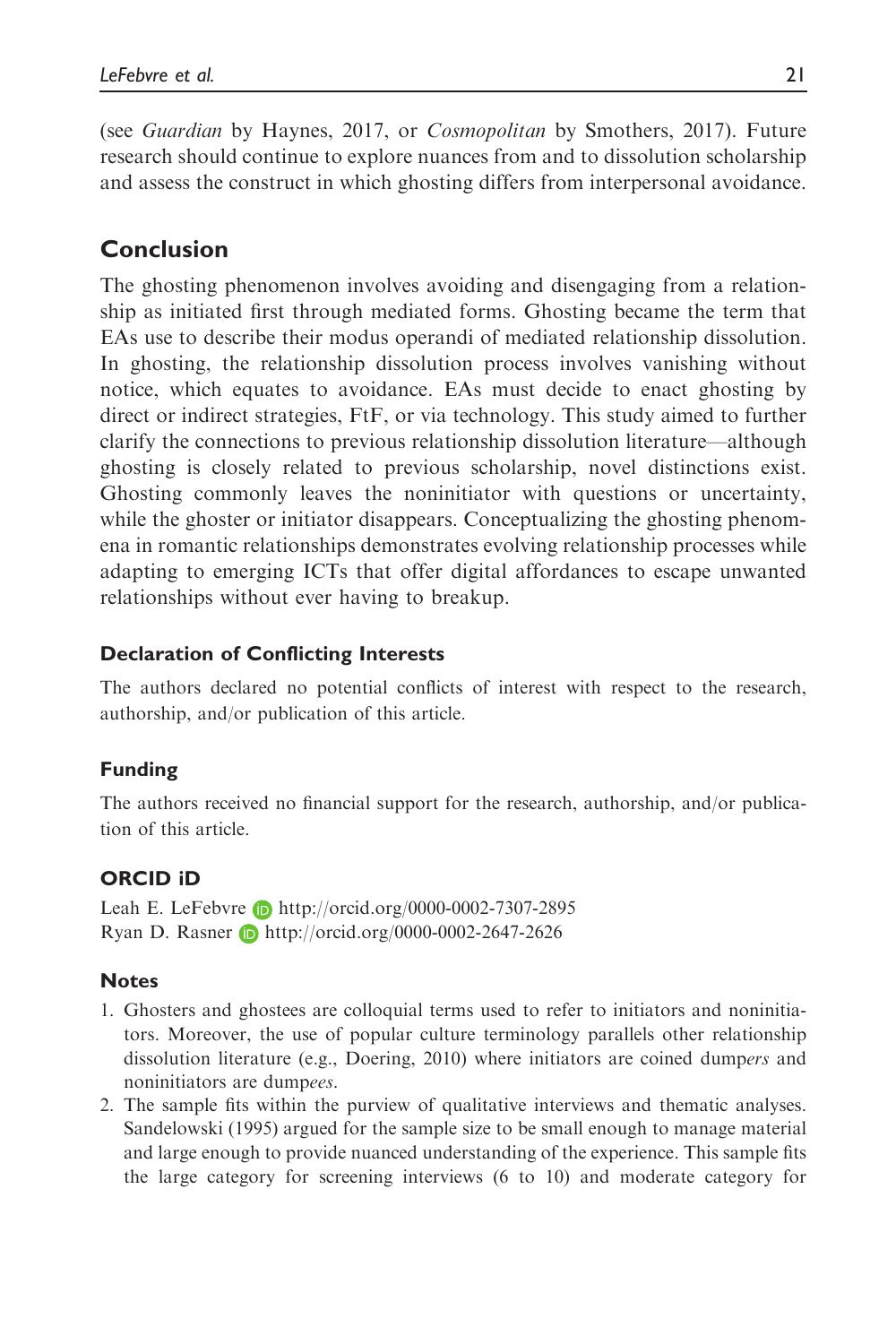participant-generated text (greater than 50) for thematic analysis (Braun  $\&$  Clarke, 2013). Thereby, small for quantitative analyses, yet appropriate for this exploratory qualitative study.

- 3. The authors assessed gender identity and sexual orientation. Blair (2014) recommended that relationship researchers become more inclusive of lesbian, gay, bisexual, transgender, and queer populations by including sexual identity (gay, lesbian, straight, queer, bisexual, etc.) and sexual orientation (mixed sex, same sex, bisexual, queer, or other). The authors added inclusivity using mixed sex to avoid the gender binary used with opposite-sex linguistics.
- 4. The authors utilized the same recruitment strategies utilized in a previous study's methodological approach (e.g., Myers, Goodboy, & Members of COMM 201, 2013).
- 5. Participants (7.1%) reported never being in a romantic relationship. Ghosting only occurs in the context of a "relationship," these participants were still included as they only needed to be familiar with the phenomenon, even if they did not experience it firsthand.
- 6. The inclusion criteria or screening helped determine eligibility for study participation. The survey included detailed specifics about ghosting for each role. If the participants had no knowledge of the ghosting phenomenon, they were excluded.
- 7. Ghosting terminologies do not exclusively refer to relationship dissolution; our participants acknowledged other meanings for ghosting exist. A small minority of participants  $(<5\%)$  who described ghosting differently (i.e., bathroom behavior, paranormal phenomena, party leaving, or vaping) were excluded.

# **References**

- Arnett, J. J. (2000). Emerging adulthood: A theory of development from the late teens through the twenties. American Psychologist, 55, 469–480. doi:10.1037// 0003-066X.55.5.469
- Arnett, J. J. (2015). *Emerging adulthood: The winding road from the late teens through the* twenties (2nd ed.). New York, NY: Oxford University Press.
- Baxter, L. A. (1979). Self-disclosure as a relationship disengagement strategy: An exploratory investigation. Human Communication Research, 5, 215–222. doi:10.1111/j.1468- 2958.1979.tb00635.x
- Baxter, L. A. (1984). Trajectories of relationship disengagement. Journal of Social and Personal Relationships, 1, 24–48. doi:10.1177/0265407584011003
- Baxter, L. A. (1985). Accomplishing relationship disengagement. In S. Duck & D. Perlman (Eds.), Understanding personal relationships: An interdisciplinary approach (pp. 243–265). London, England: Sage.
- Berger, C. R., & Bradac, J. J. (1982). Language and social knowledge: Uncertainty in interpersonal relationships. London, England: Edward Arnold.
- Berger, C. R., & Calabrese, R. J. (1975). Some explorations in initial interaction and beyond: Toward a developmental theory of interpersonal communication. Human Communication Research, 1, 99–112. doi:10.1111/j.1468-2958.1975.tb00258.x
- Blair, K. (2014, April). The state of LGBTQ-Inclusive research methods in relationship science and how we can do better. *Relationship Research News*,  $13(1)$ ,  $7-12$ .
- Borgueta, M. (2015, August 17). The psychology of ghosting: Why people do it and a better way to break up. Huffington Post. Retrieved from<http://www.huffingtonpost.com>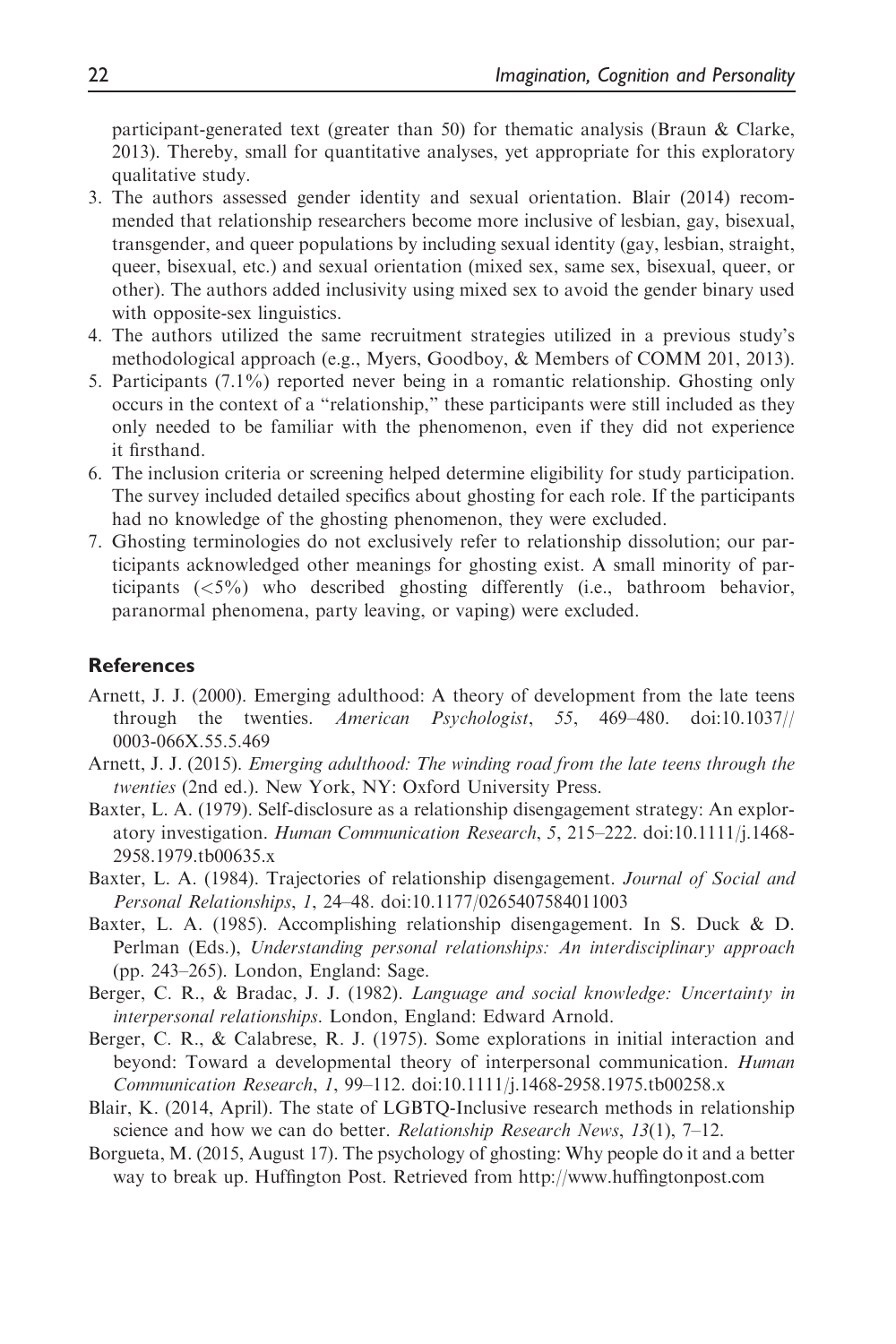- Boss, P. (2007). Ambiguous loss theory: Challenges for scholars and practitioners. Family Relations, 56, 105–111. Retrieved from<http://www.jstor.org/stable/4541653>
- Braun, V., & Clarke, V. (2013). Successful qualitative research: A practical guide for beginners. Thousand Oaks, CA: Sage.
- Bredow, C. A., Cate, R. M., & Huston, T. L. (2008). Have we met before?: A conceptual model of first romantic encounters. In S. Sprecher, A. Wenzel, & J. Harvey (Eds.), Handbook of relationship initiation (pp. 2–28). New York, NY: Psychology Press.
- Bulmer, M. (1979). Concepts in the analysis of qualitative data. Sociological Review, 27, 651–677. doi:10.1111/j.1467-954X.1979.tb00354.x
- Cody, M. (1982). A typology of disengagement strategies and an examination of the role intimacy reactions to inequity, and behavioral problems play in strategy selection. Communication Monographs, 49, 148–170. doi:10.1080/03637758209376079
- Collins, T. J., & Gillath, O. (2012). Attachment, breakup strategies, and associated outcomes: The effects of security enhancement on the selection of breakup strategies. Journal of Research in Personality, 46, 210–222. doi:10.1016/j.jrp.2012.01.008
- Cupach, M. R., & Metts, S. (1994). Facework. In M. Knapp & J. Daly (Eds.), The handbook of interpersonal communication (2nd ed.). Thousand Oaks, CA: Sage.
- Dailey, R. M., Brody, N., LeFebvre, L., & Crook, B. (2013). Charting changes in commitment: Trajectories of on-again/off-again relationships. Journal of Social and Personal Relationships, 30, 1020–1044. doi:10.1177/0265407513480284
- Digital Trends. (2016). The history of social networking. Digital Trends. Retrieved from <http://www.digitaltrends.com/features/the-history-of-social-networking/>
- Doering, J. (2010). Face, accounts, and schemes in the context of relationship breakups. Symbolic Interaction, 33, 71–95. doi:10.1525/si.2010.33.1.71
- Field, T., Diego, M., Pelaz, M., Deeds, O., & Delgado, J. (2009). Breakups distress in university students. Adolescence, 44, 705-727. doi:10.4236/psych.2010.13023
- Fincham, F. D., & Cui, M. (2011). Emerging adulthood and romantic relationships: An introduction. In F. D. Fincham  $\&$  M. Cui (Eds.), *Romantic relationships in emerging* adulthood (pp. 3–14). New York, NY: Cambridge University Press.
- Freedman, G., Powell, D. N., Le, B., & Williams, K. D. (2018). Ghosting and destiny: Implicit theories of relationships predict beliefs about ghosting. Journal of Social and Personal Relationships. Advance online publication. doi:10.1177/0265407517748791
- Gershon, I. (2010). The breakup 2.0: Disconnecting over new media. Ithaca, NY: Cornell University Press.
- Hansen-Bundy, B. (2016, February 26). Ghosting: A gentleman's guide to a questionable practice. GQ. Retrieved from<http://www.gq.com/story/ghosting-guide>
- Haynes, G. (2017, May 8). Cushioning, breadcrumbing or benching: The language of modern dating. Guardian. Retrieved from https://www.theguardian.com/lifeandstyle/ 2017/may/08/cushioning-breadcrumbing-benching-language-modern-dating.
- Honeycutt, J. M. (2003). Imagined interactions: Daydreaming about communication. Cresskill, NJ: Hampton Press.
- Honeycutt, J. M. (2010). Imagine that: Studies in imagined interaction. Cresskill, NJ: Hampton Press.
- Honeycutt, J. M. (2019). Coping with trauma: Promoting mental health through imagery and imagined interactions. New York, NY: Peter Lang.
- Kendler, K. S., Hettema, J. M., Butera, F., Gardner, C. O., & Prescott, C. A. (2003). Life event dimensions of loss, humiliation, entrapment, and danger in the prediction of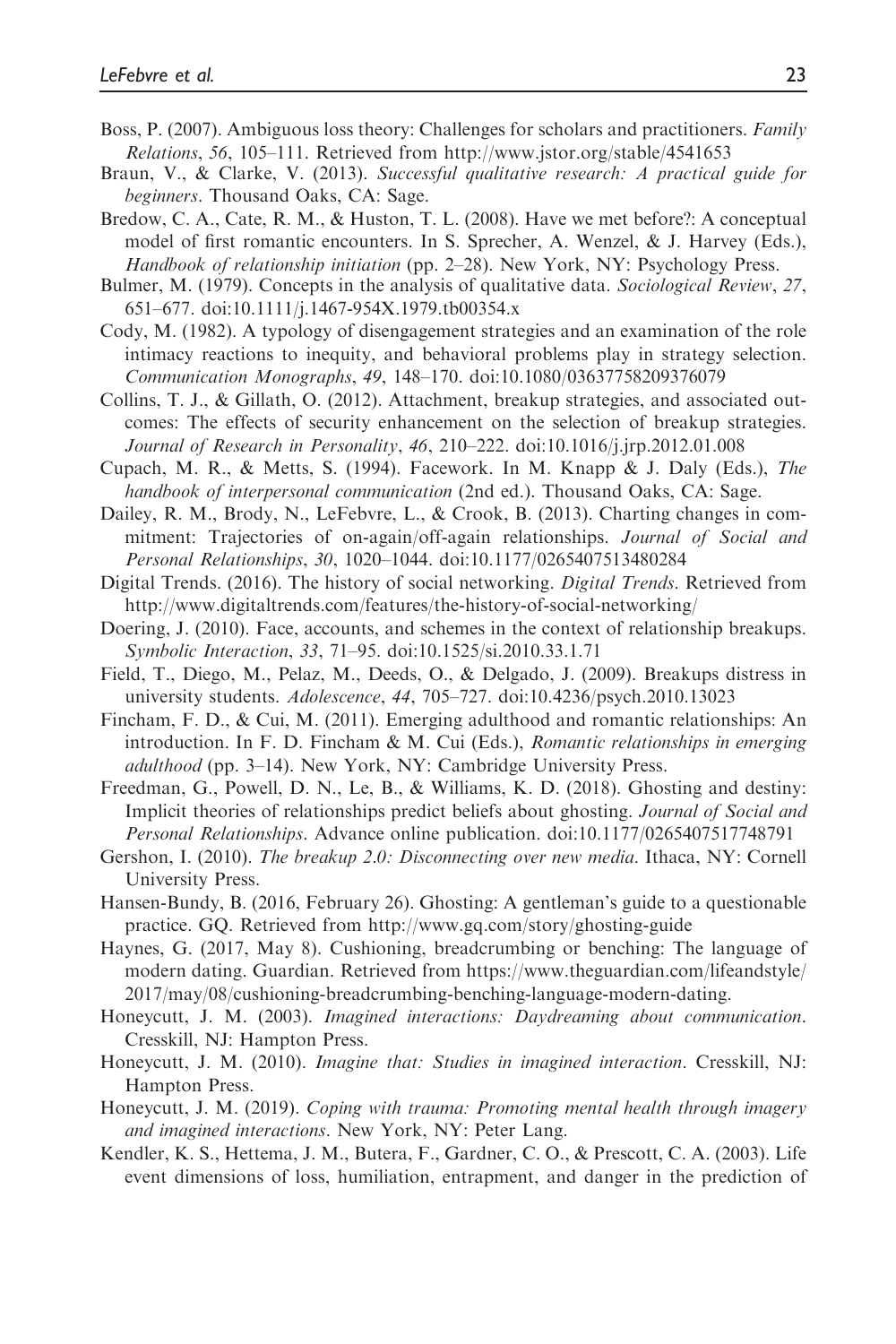onsets of major depression and generalized anxiety. Archives of General Psychiatry, 60, 789–796. doi:10.1001/archpsyc.60.8.789

- Knapp, M. L., & Vangelisti, A. L. (2010). Interpersonal communication and human relationships (6th ed.). Boston, MA: Allyn & Bacon.
- Knox, D., Zusman, M. E., & Nieves, W. (1998). Breaking away: How college students end love relationships. College Student Journal, 32, 482-484.
- LeFebvre, L. E. (2017a). Phantom lovers: Ghosting as a relationship dissolution strategy in the technological age. In N. Punyanunt-Carter & J. S. Wrench (Eds.), Swipe right for love: The impact of social media in modern romantic relationships (pp. 219–236). Lanham, MD: Rowman & Littlefield.
- LeFebvre, L. E. (2017b). Swipe me off my feet: Explicating relationship initiation on Tinder. Journal of Social and Personal Relationships, 35, 1205–1229. doi:10.1177/ 0265407517706419
- Lukacs, V., & Quan-Haase, A. (2015). Romantic breakups on Facebook: New scales for studying post-breakup behaviors, digital distress, and surveillance. *Information*, Communication, & Society, 5, 492–508. doi:10.1080/1369118X.2015.1008540
- McDaniel, B. T., & Coyne, S. (2014). Technoference": The interference of technology in couple relationships and implications for women's personal and relational well-being. Psychology of Popular Media Culture, 5, 85–98. doi:10.1037/ppm0000065
- Meier, A., & Allen, G. (2007). Romantic relationships from adolescence to young adulthood: Evidence from the National Longitudinal Study of Adolescent Health. Sociology Quarterly, 5, 308–335. doi:10.1111/j.1533-8525.2009.01142.x
- Miller, G. R., & Steinberg, M. (1975). *Between people*. Chicago, IL: Science Research Associates.
- Moore, P. (2014, October 28). Poll results: Ghosting. YouGov. Retrieved from [https://](https://today.yougov.com/news/2014/10/28/poll-results-ghosting/) [today.yougov.com/news/2014/10/28/poll-results-ghosting/](https://today.yougov.com/news/2014/10/28/poll-results-ghosting/)
- Morgan, E. (2012). Contemporary issues in sexual orientation and identity development in emerging adulthood. Emerging Adulthood, 1, 52–66. doi:10.1177/ 2167696812469187
- Myers, S. A., & Goodboy, A. K., & Members of COMM 201. (2013). Using equity theory to explore adult siblings' use of relational maintenance behaviors and relational characteristics. Communication Research Reports, 30, 275–281. doi:10.1080/ 08824096.2013.836627
- Pew Research Center. (2018, February 5). Mobile fact sheet. Pew Research Center. Retrieved from [www.pewinternet.org/fact-sheet/mobile/](http://www.pewinternet.org/fact-sheet/mobile/)
- Regan, P. C. (2017). The mating game: A primer on love, sex, and marriage (3rd ed.). Los Angeles, CA: Sage.
- Reifman, A. (2011). Romantic relationships in emerging adulthood: Conceptual foundations. In F. D. Fincham & M. Cui (Eds.), Romantic relationships in emerging adulthood (pp. 15–26). New York, NY: Cambridge University Press.
- Sandelowski, M. (1995). Sample size in qualitative research. Research in Nursing  $\&$ Health, 18, 179–183. doi:10.1002/nur.4770180211
- Sciortino, K. (2015, December 11). *Breathless: To ghost or not to ghost?* Retrieved from <http://www.vogue.com/13379566/breathless-karley-sciortino-ghosting/>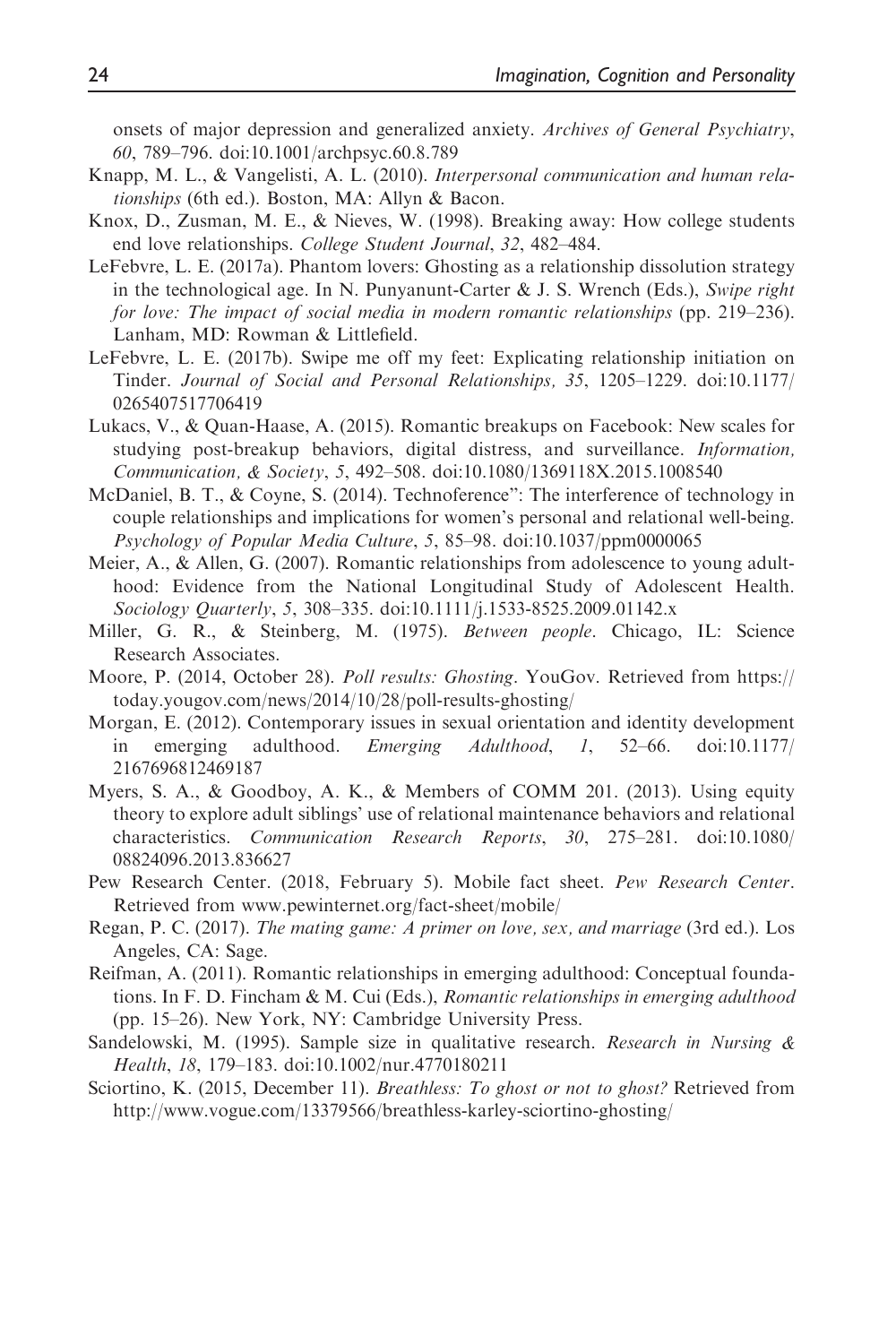- Smothers, H. (2017, April 17). "Haunting" is the horrific new dating trend that's even worse than ghosting. Cosmopolitan. Retrieved from [https://www.cosmopolitan.com/](https://www.cosmopolitan.com/sex-love/a9524120/you-must-be-haunting-me/) [sex-love/a9524120/you-must-be-haunting-me/](https://www.cosmopolitan.com/sex-love/a9524120/you-must-be-haunting-me/)
- Sprecher, S., Zimmerman, C., & Abraham, E. M. (2010). Choosing compassionate strategies to end a relationship: Effects of compassionate love for partner and reason for the breakup. Social Psychology, 41, 66–75.
- Sprecher, S., Zimmerman, C., & Fehr, B. (2014). The influence of compassionate love on strategies used to end a relationship. Journal of Social and Personal Relationships, 31, 697–705. doi:10.1177/0265407513517958
- Stanley, S. M., Rhoades, G. K., & Fincham, F. D. (2011). Understanding romantic relationship among emerging adults: The significant roles of cohabitation and ambiguity. In F. D. Fincham & M. Cui (Eds.), Romantic relationships in emerging adulthood (pp. 234–251). New York, NY: Cambridge University Press.
- Urban Dictionary. (2016, August 29). Ghosting. Retrieved from https://www.urbandictionary.com/define.php?term=Ghosting
- van Dulmen, M. H. M., Claxton, S. E., Collins, W. A., & Simpson, J. A. (2014). Work and love among emerging adults: Current status and future directions. Emerging Adulthood, 2, 59–62. doi:10.1177/2167696813516092
- Veksler, A. E., & Meyer, M. D. E. (2014). Identity management in interpersonal relationships: Contextualizing communication as central to research on emerging adulthood. Emerging Adulthood, 2, 243–245. doi:10.1177/2167696814558061
- Weisskirch, R. S., & Delevi, R. (2013). Attachment style and conflict resolution skills predicting technology use in relationship dissolution. Computers in Human Behavior, 29, 25–30. doi:10.1016/j.chb.2013.06.027
- Zimmerman, C. (2009). Dissolution of relationships, breakup strategies. In H. T. Reis  $\&$ S. Sprecher (Eds.), Encyclopedia of human relationships (pp. 434–435). Thousand Oaks, CA: Sage.

# Author Biographies

Leah E. LeFebvre PhD, is an assistant professor in the Department of Communication Studies at the University of Alabama. Her research focuses on communicative intersections on romantic relationships and emerging technology. Specifically, she explores the proliferation of online, recordable technologies that influence past, current, and future communication, relationship processes, and memory. Her scholarship has been published in Journal of Social and Personal Relationships, Social Media+Society, Mobile Media & Communication, Personal Relationships, Communication Monographs, Health Communication, Journal of Language and Social Psychology, and Cyberpsychology, Behavior, and Social Networking.

Mike Allen PhD, is professor of Communication at University of Wisconsin-Milwaukee. His work primarily involves the application of meta-analysis to issues in social influence and he has published more than 150 meta-analyses.